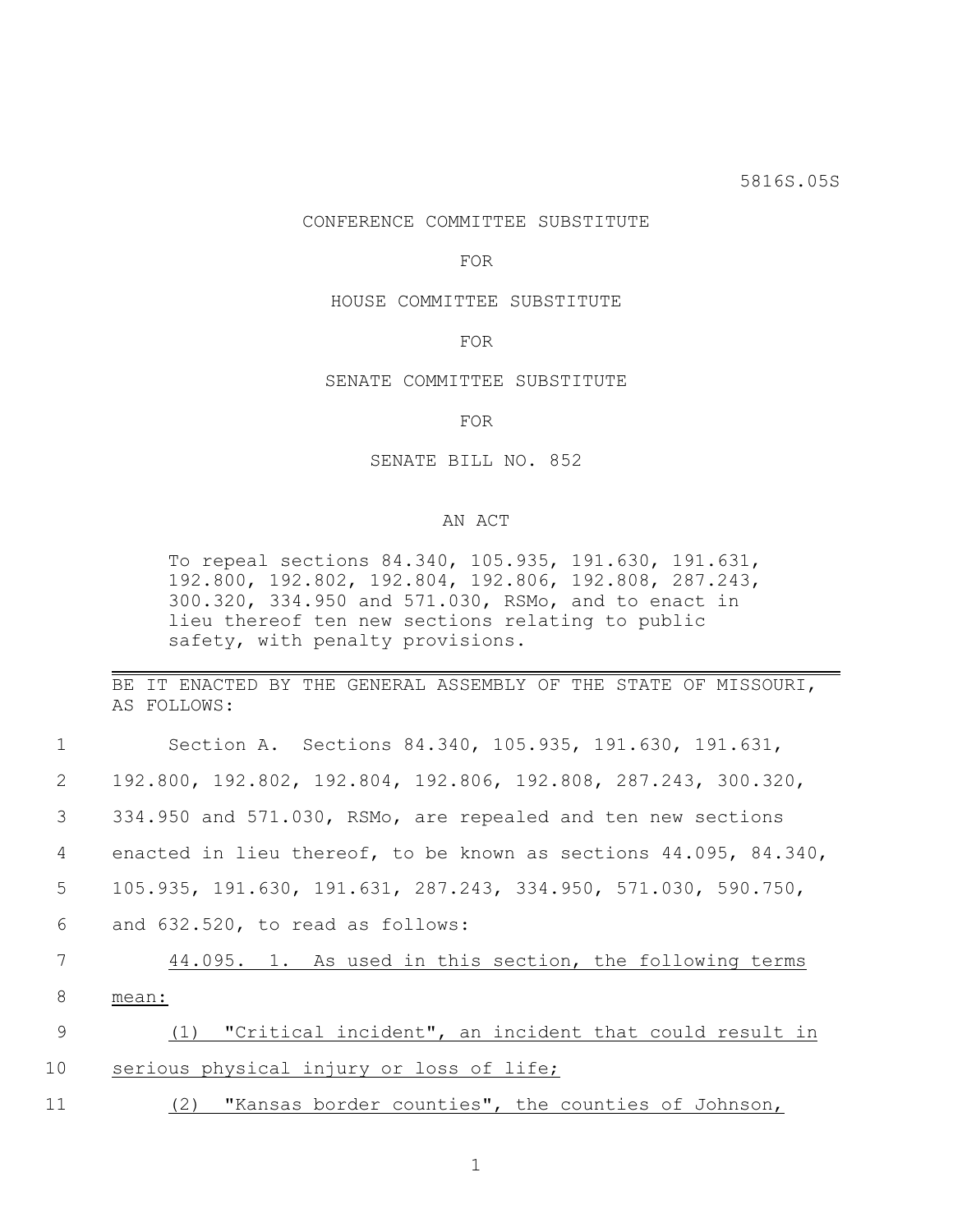1 Leavenworth, Miami, and Wyandotte;

| $\overline{2}$ | "Law enforcement mutual aid region", the nine counties<br>(3)     |
|----------------|-------------------------------------------------------------------|
| 3              | of the Kansas City Metropolitan area as identified by the Mid-    |
| $\overline{4}$ | America Regional Council (MARC). Those counties include Kansas    |
| 5              | border counties and Missouri border counties as defined in this   |
| 6              | section;                                                          |
| 7              | "Missouri border counties", the counties of Platte,<br>(4)        |
| 8              | Clay, Ray, Jackson and Cass.                                      |
| $\overline{9}$ | 2. All law enforcement officers in the law enforcement            |
| 10             | mutual aid region shall be permitted in critical incidents to     |
| 11             | respond to lawful requests for aid in any other jurisdiction in   |
| 12             | the law enforcement mutual aid region.                            |
| 13             | The on-scene incident commander as defined by the<br>3.           |
| 14             | National Incident Management System shall have the authority to   |
| 15             | make a request for assistance in a critical incident and shall be |
| 16             | responsible for on-scene management until command authority is    |
| 17             | transferred to another person.                                    |
| 18             | 4. In the event that an officer makes an arrest or                |
| 19             | apprehension outside his or her home state, the offender shall be |
| 20             | delivered to the first officer who is commissioned in the         |
| 21             | jurisdiction in which the arrest was made.                        |
| 22             | 5. For the purposes of liability, all members of any              |
| 23             | political subdivision or public safety agency responding under    |
| 24             | operational control of the requesting political subdivision or    |
| 25             | public safety agency are deemed employees of such responding      |
| 26             | political subdivision or public safety agency and are subject to  |
| 27             | the liability and workers' compensation provisions provided to    |
| 28             | them as employees of their respective political subdivision or    |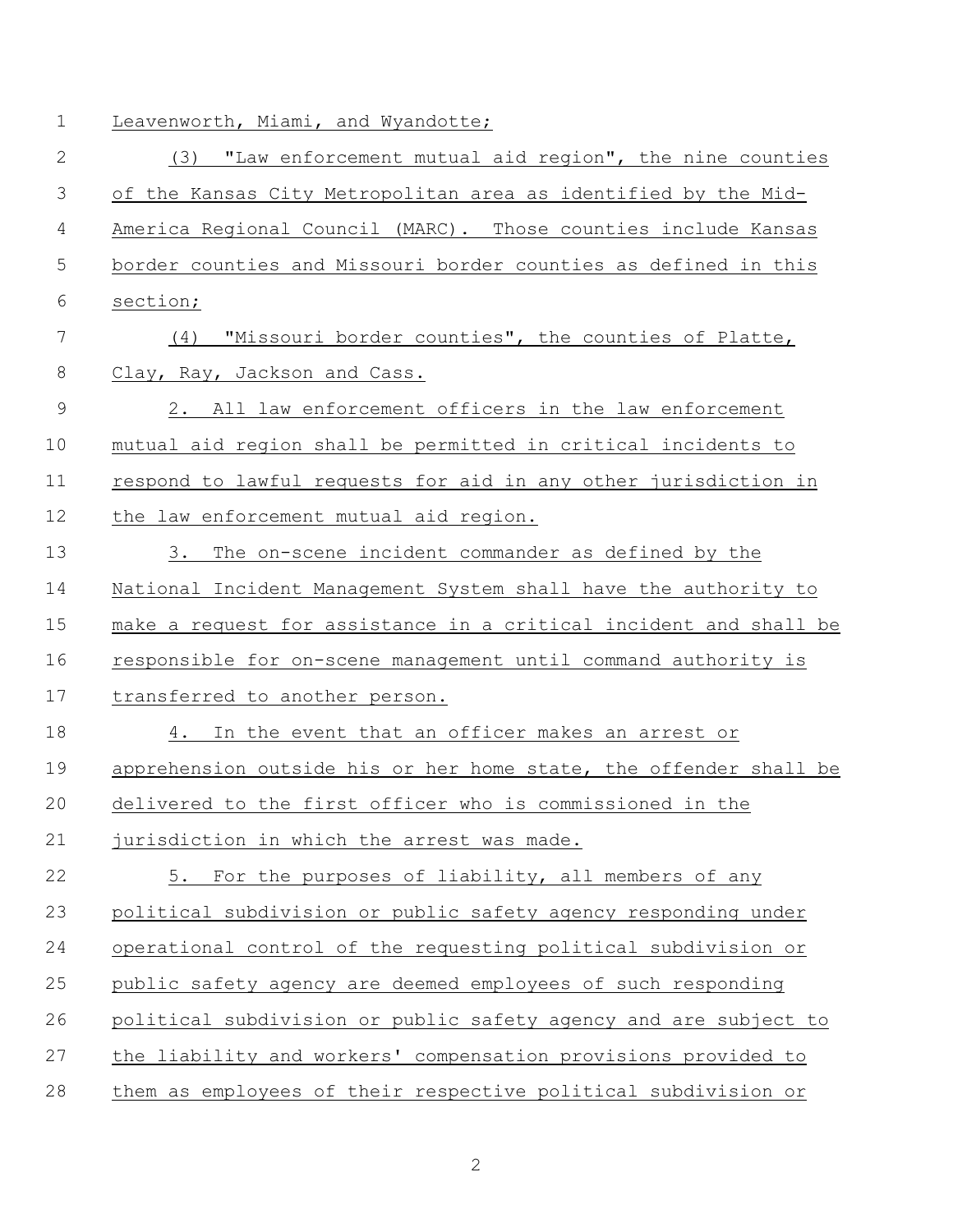public safety agency. Qualified immunity, sovereign immunity, official immunity, and the public duty rule shall apply to the provisions of this section as interpreted by the federal and state courts of the responding agency. 6. If the director of the Missouri department of public safety determines that the state of Kansas has enacted legislation or the governor of Kansas has issued an executive order or similar action that permits Kansas border counties to enter into a similar mutual-aid agreement as described under this section, then the director shall execute and deliver to the governor, the speaker of the house of representatives, and the president pro tempore of the senate a written certification of such determination. Upon the execution and delivery of such written certification and the parties receiving such certification providing a unanimous written affirmation, the provisions of this section shall be effective unless otherwise provided by law. 7. The director of the Missouri department of public safety shall notify the revisor of statutes of any changes that would render the provisions of this section effective. 84.340. Except as provided under section 590.750, the police commissioner of the said cities shall have power to regulate and license all private watchmen, private detectives and private policemen, serving or acting as such in said cities, and no person shall act as such private watchman, private detective or private policeman in said cities without first having obtained the written license of the president or acting president of said police commissioners of the said cities, under pain of being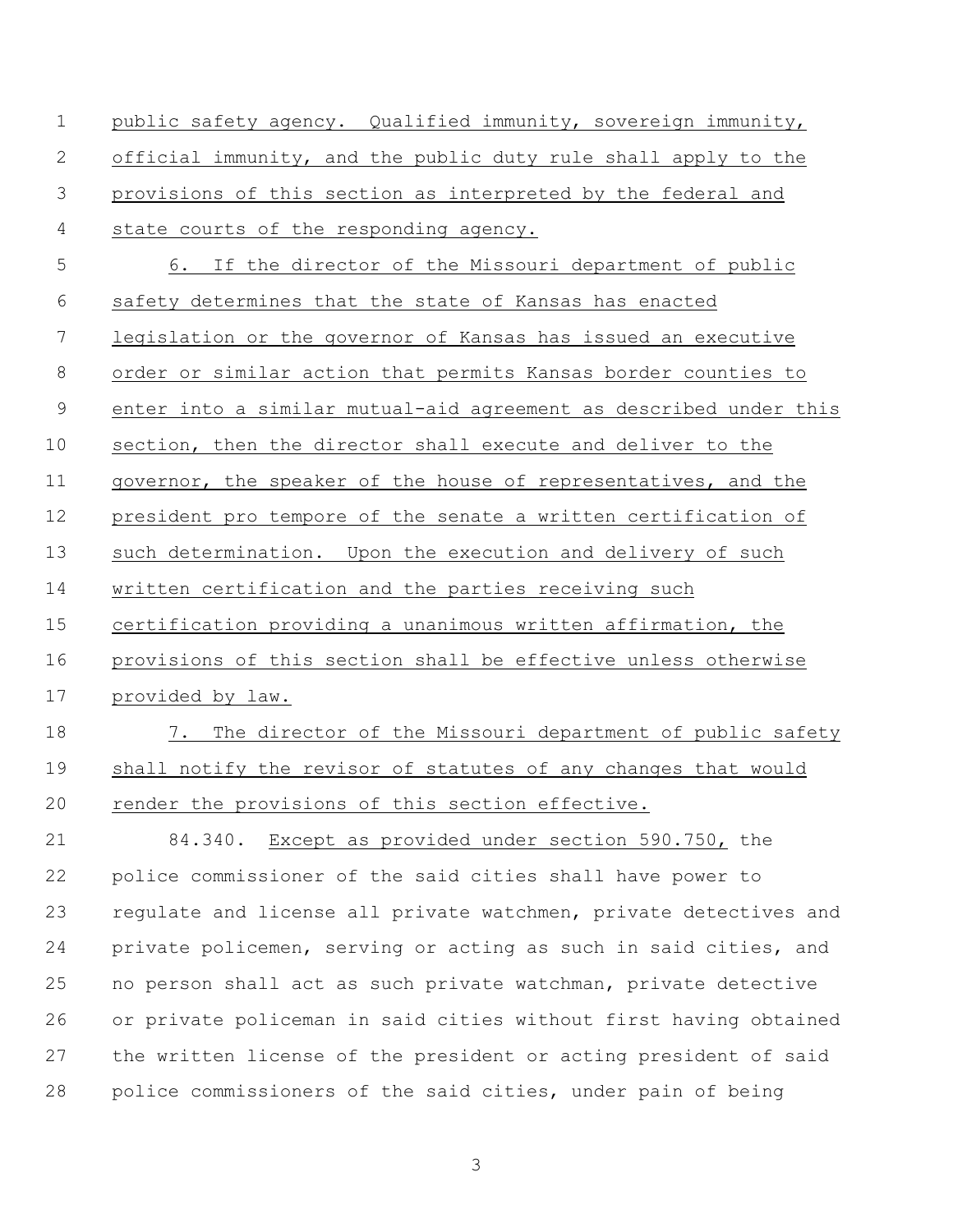1 quilty of a misdemeanor.

 105.935. 1. Any state employee who has accrued any overtime hours may choose to use those hours as compensatory leave time provided that the leave time is available and agreed upon by both the state employee and his or her supervisor.

 2. A state employee who is a nonexempt employee pursuant to the provisions of the Fair Labor Standards Act shall be eligible for payment of overtime in accordance with subsection **[**4**]** 5 of this section. A nonexempt state employee who works on a designated state holiday shall be granted equal compensatory time off duty or shall receive, at his or her choice, the employee's straight time hourly rate in cash payment. A nonexempt state employee shall be paid in cash for overtime unless the employee requests compensatory time off at the applicable overtime rate. As used in this section, the term "state employee" means any person who is employed by the state and earns a salary or wage in a position normally requiring the actual performance by him or 18 her of duties on behalf of the state, but shall not include any employee who is exempt under the provisions of the Fair Labor Standards Act or any employee of the general assembly.

 3. Beginning on January 1, 2006, and annually thereafter each department shall pay all nonexempt state employees in full for any overtime hours accrued during the previous calendar year which have not already been paid or used in the form of compensatory leave time. All nonexempt state employees shall have the option of retaining up to a total of eighty compensatory time hours.

4. Missouri department of corrections employees classified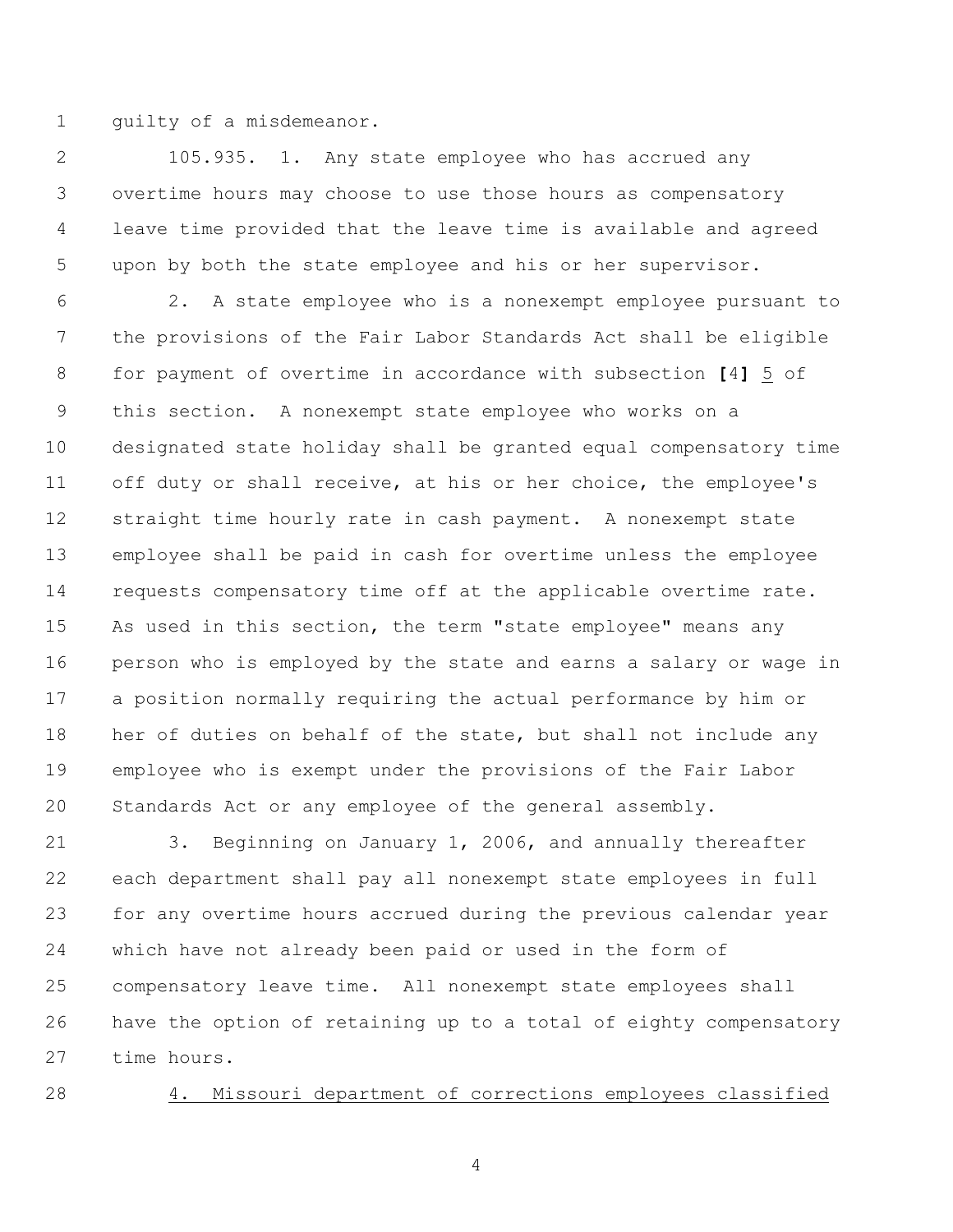as a corrections officer I or a corrections officer II who have accrued any overtime hours may choose to use those hours as compensatory leave time, provided that the leave time is available and agreed on by such employee and his or her supervisor. Compensatory time shall be considered accrued on completion of time worked in excess of such employee's normal assigned shift and it will be the employee's decision whether to take the time off or request payment for such hours. All employees classified as a corrections officer I or a corrections officer II shall have the right to retain up to eighty hours of compensatory time at any time during the year.

 **[**4.**]** 5. The provisions of subsection 2 of this section shall only apply to nonexempt state employees who are otherwise eligible for compensatory time under the Fair Labor Standards 15 Act, excluding employees of the general assembly. Any nonexempt state employee requesting cash payment for overtime worked shall notify such employee's department in writing of such decision and 18 state the number of hours, no less than twenty, for which payment is desired. The department shall pay the employee within the calendar month following the month in which a valid request is made. Nothing in this section shall be construed as creating a new compensatory benefit for state employees.

 **[**5.**]** 6. Each department shall, by November first of each 24 year, notify the commissioner of administration, the house budget committee chair, and the senate appropriations committee chair of the amount of overtime paid in the previous fiscal year and an estimate of overtime to be paid in the current fiscal year. The fiscal year estimate for overtime pay to be paid by each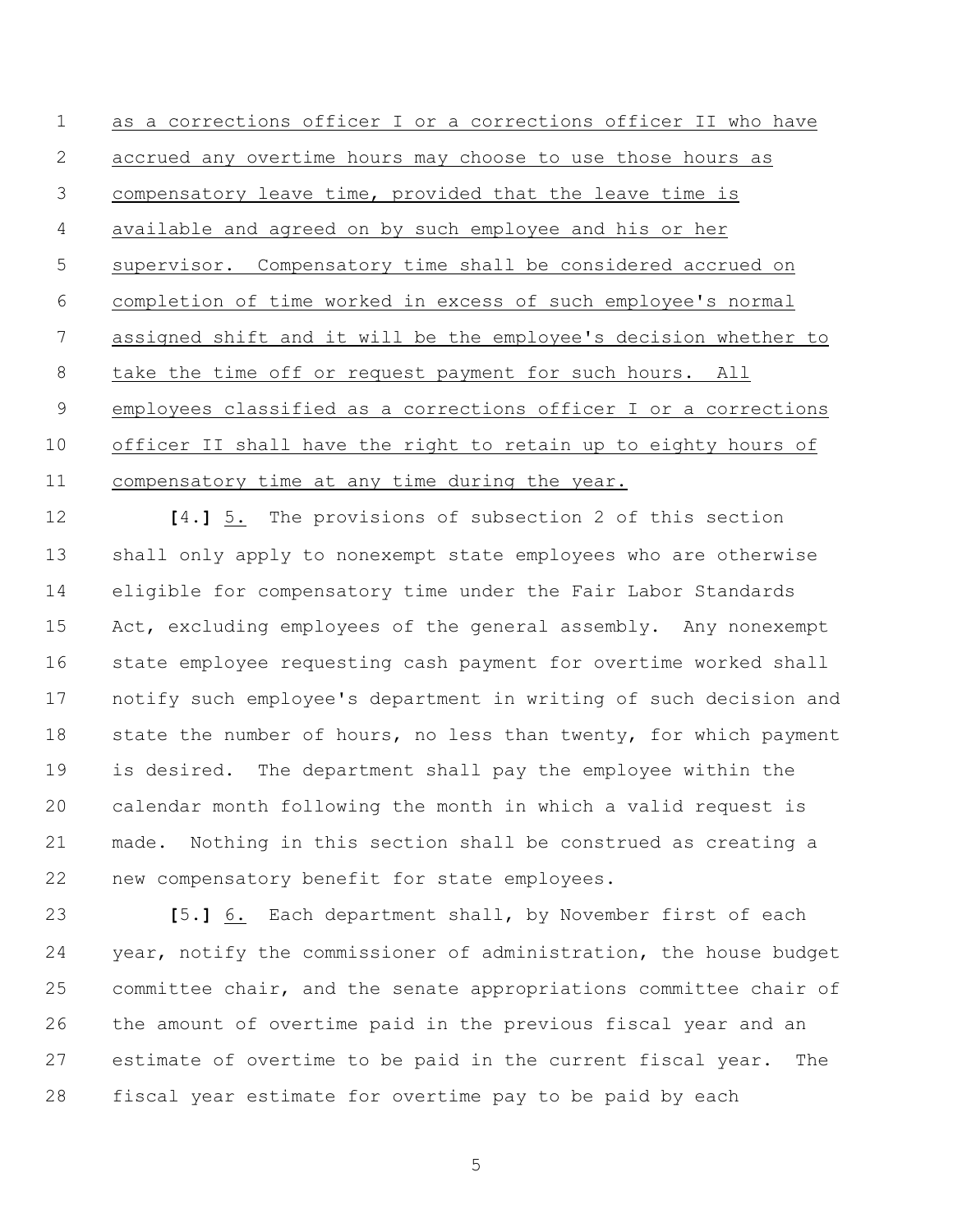department shall be designated as a separate line item in the appropriations bill for that department. The provisions of this subsection shall become effective July 1, 2005.

 **[**6.**]** 7. Each state department shall report quarterly to the house of representatives budget committee chair, the senate appropriations committee chair, and the commissioner of administration the cumulative number of accrued overtime hours for department employees, the dollar equivalent of such overtime hours, the number of authorized full-time equivalent positions and vacant positions, the amount of funds for any vacant positions which will be used to pay overtime compensation for employees with full-time equivalent positions, and the current balance in the department's personal service fund.

 **[**7.**]** 8. This section is applicable to overtime earned under the Fair Labor Standards Act. This section is applicable to employees who are employed in nonexempt positions providing direct client care or custody in facilities operating on a twenty-four-hour seven-day-a-week basis in the department of corrections, the department of mental health, the division of youth services of the department of social services, and the veterans commission of the department of public safety.

 191.630. As used in sections 191.630 and 191.631, the following terms mean:

 (1) **[**"Care provider", a person who is employed as an emergency medical care provider, firefighter, or police officer;

 (2) "Contagious or infectious disease", hepatitis in any form and any other communicable disease as defined in section 192.800, except AIDS or HIV infection as defined in section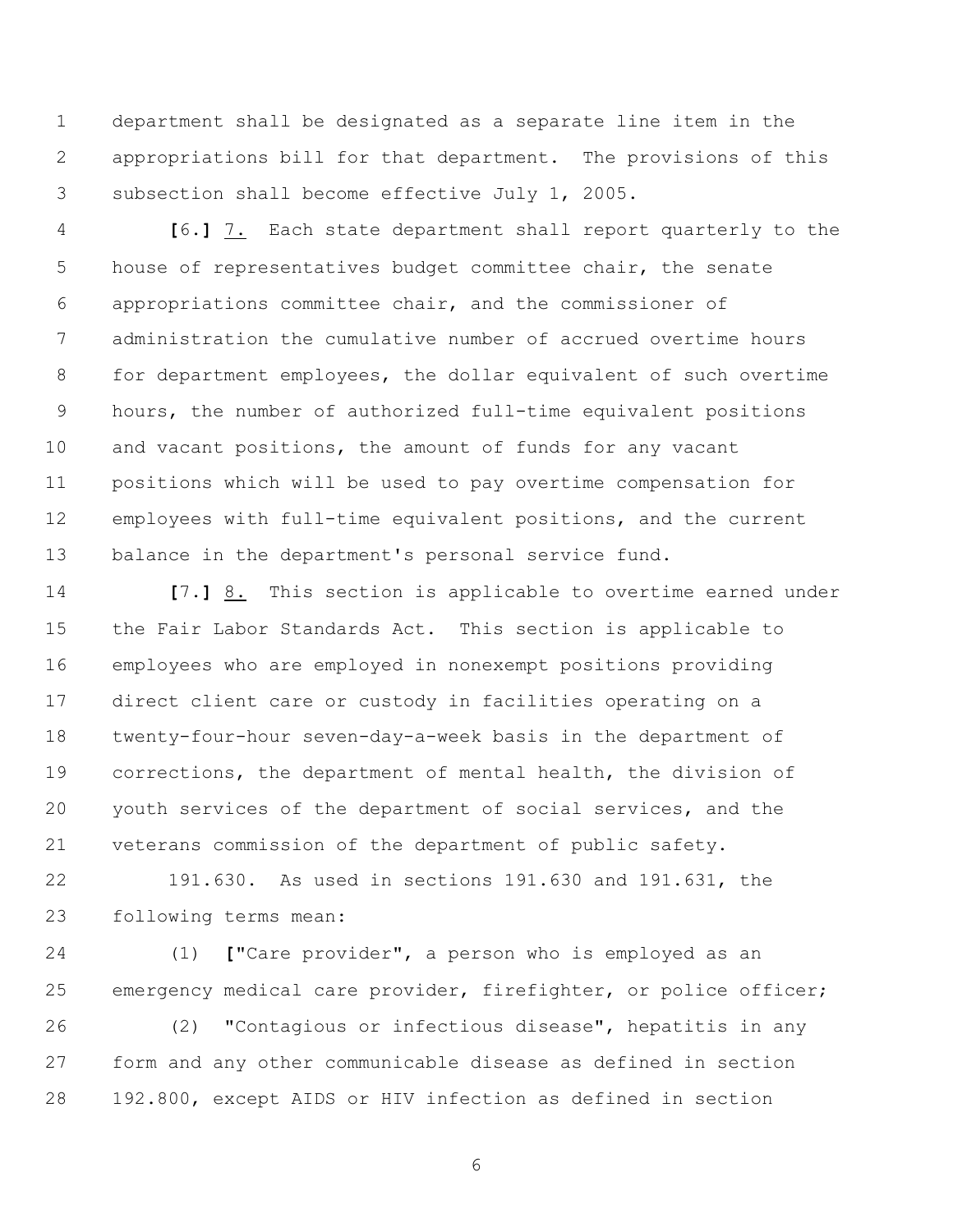191.650, determined to be life-threatening to a person exposed to 2 the disease as established by rules adopted by the department, in accordance with guidelines of the Centers for Disease Control and Prevention of the Department of Health and Human Services**]** "Communicable disease", acquired immunodeficiency syndrome (AIDS), cutaneous anthrax, hepatitis in any form, human immunodeficiency virus (HIV), measles, meningococcal disease, mumps, pertussis, pneumonic plague, rubella, severe acute respiratory syndrome (SARS-CoV), smallpox, tuberculosis, varicella disease, vaccinia, viral hemorrhagic fevers, and other 11 such diseases as the department may define by rule or requlation; (2) "Communicable disease tests", tests designed for 13 detection of communicable diseases. Rapid testing of the source patient in accordance with the Occupational Safety and Health Administration (OSHA) enforcement of the Centers for Disease Control and Prevention (CDC) guidelines shall be recommended; (3) "Coroner or medical examiner", the same meaning as defined in chapter 58; **[**(3)**]** (4) "Department", the Missouri department of health 20 and senior services; **[**(4)**]** (5) "Designated infection control officer", the person or persons within the entity or agency who are responsible for managing the infection control program and for coordinating efforts surrounding the investigation of an exposure such as: (a) Collecting, upon request, facts surrounding possible exposure of an emergency care provider or Good Samaritan to a communicable disease; (b) Contacting facilities that receive patients or clients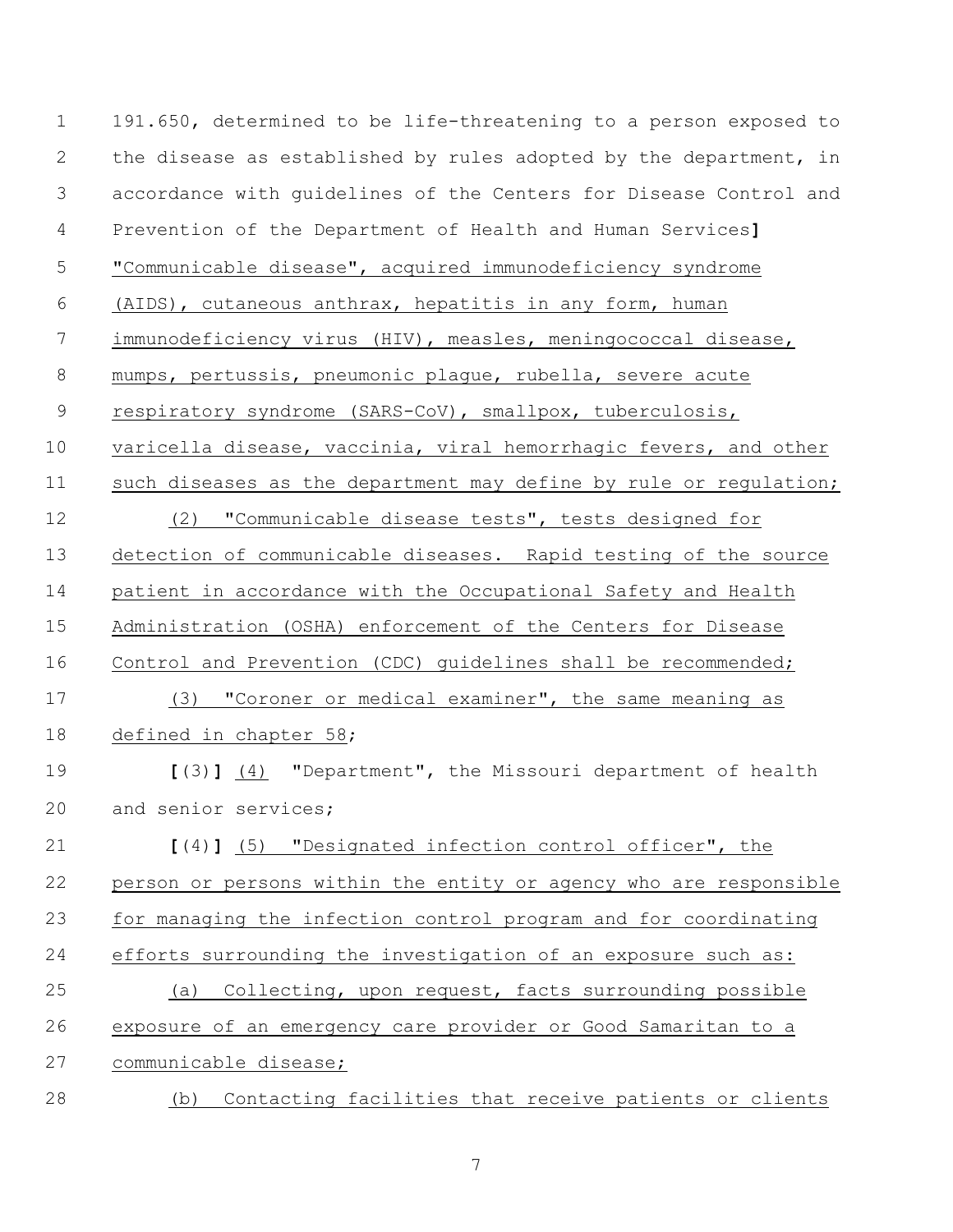of potentially exposed emergency care providers or Good Samaritans to ascertain if a determination has been made as to whether the patient or client has had a communicable disease and to ascertain the results of that determination; and (c) Notifying the emergency care provider or Good Samaritan as to whether there is reason for concern regarding possible exposure; (6) "Emergency **[**medical**]** care provider", a person who is serving as a licensed or certified person trained to provide emergency and nonemergency medical care as a first responder, emergency responder, EMT-B, EMT-I, or EMT-P as defined in section 190.100, firefighter, law enforcement officer, sheriff, deputy 13 sheriff, registered nurse, physician, medical helicopter pilot, or other certification or licensure levels adopted by rule of the department; **[**(5)**]** (7) "Exposure", a specific eye, mouth, other mucous membrane, nonintact skin, or parenteral contact with blood or other potentially infectious materials that results from the performance of an employee's duties; **[**(6) "HIV", the same meaning as defined in section 191.650; (7)**]** (8) "Good Samaritan", any person who renders emergency medical assistance or aid within his or her level of training or skill until such time as he or she is relieved of those duties by 24 an emergency care provider; (9) "Hospital", the same meaning as defined in section 197.020; (10) "Source patient", any person who is sick or injured 28 and requiring the care or services of a Good Samaritan or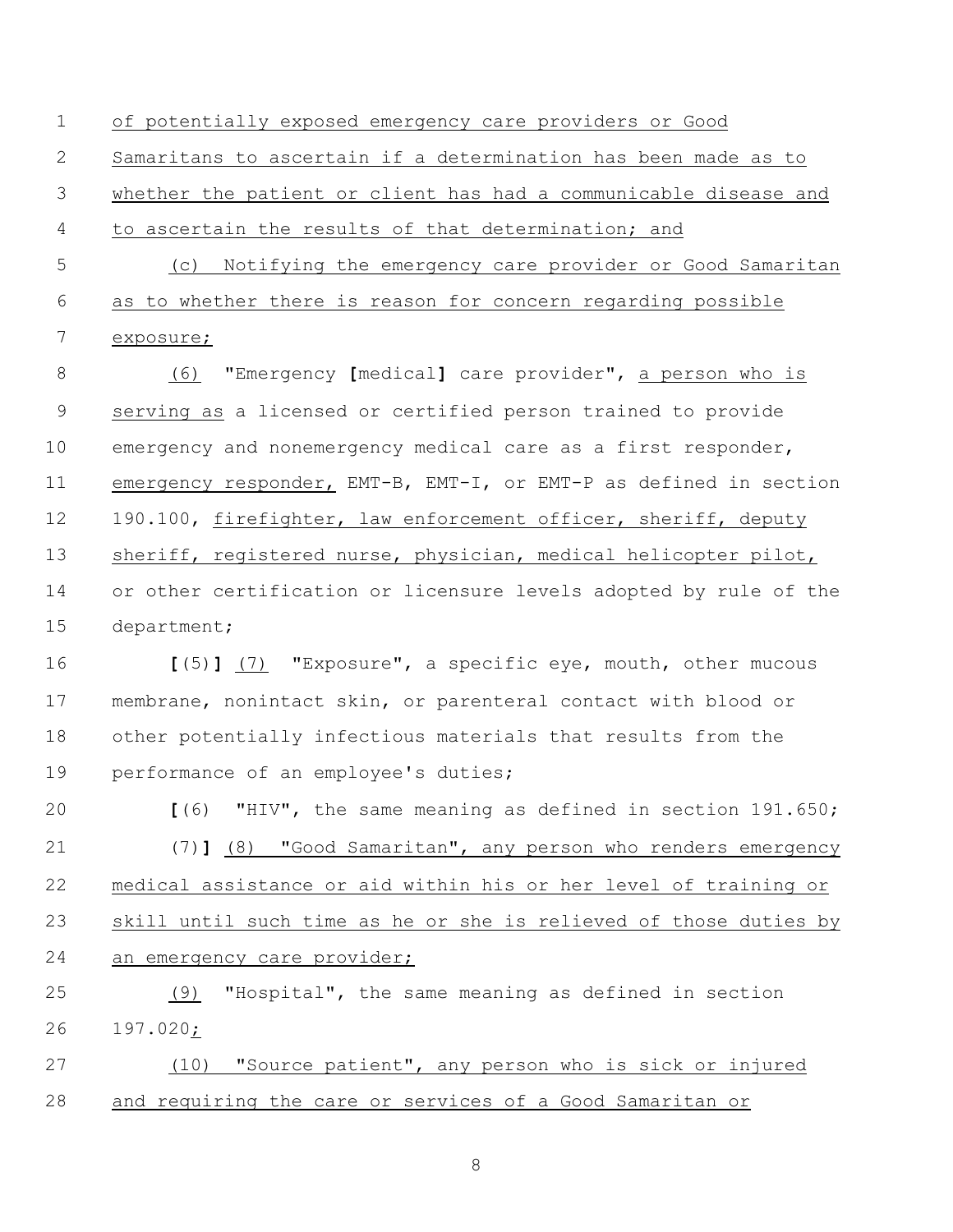emergency care provider, for whose blood or other potentially infectious materials have resulted in exposure.

 191.631. 1. (1) Notwithstanding any other law to the contrary, if **[**a**]** an emergency care provider or a Good Samaritan sustains an exposure from a person while rendering emergency health care services, the person to whom the emergency care provider or Good Samaritan was exposed is deemed to consent to a test to determine if the person has a **[**contagious or infectious**]** communicable disease and is deemed to consent to notification of the emergency care provider or the Good Samaritan of the results 11 of the test, upon submission of an exposure report by the emergency care provider or the Good Samaritan to the hospital 13 where the person is delivered by the emergency care provider.

 (2) The hospital where the **[**person**]** source patient is delivered shall conduct the test. The sample and test results shall only be identified by a number and shall not otherwise identify the person tested.

 (3) A hospital shall have written policies and procedures for notification of **[**a**]** an emergency care provider or Good Samaritan pursuant to this section. The hospital shall include local representation of designated infection control officers during the process to develop or review such policies. The policies shall be substantially the same as those in place for notification of hospital employees. The policies and procedures shall include designation of a representative of the emergency care provider to whom notification shall be provided and who shall, in turn, notify the emergency care provider. The identity of the designated **[**representative**]** local infection control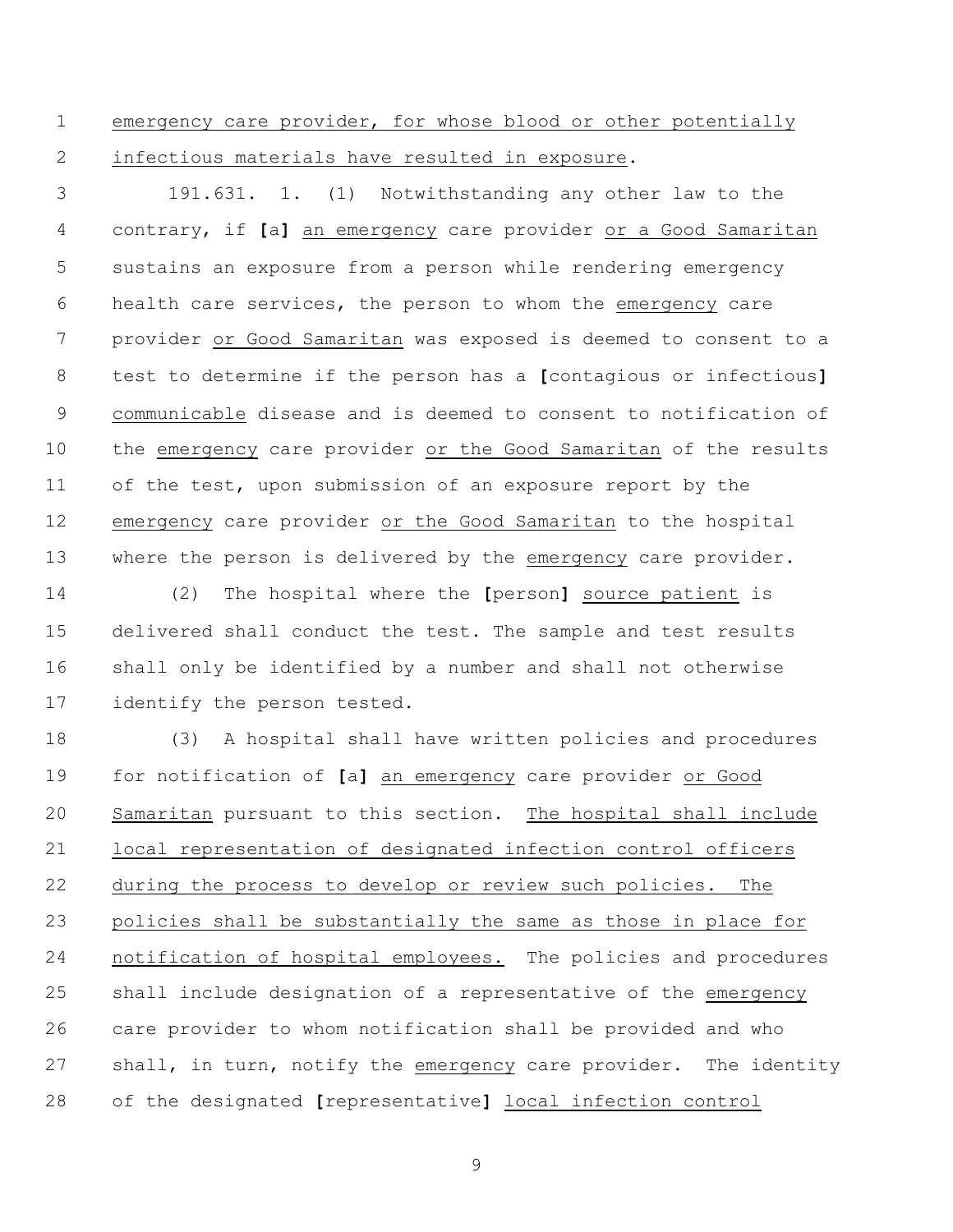officer of the emergency care provider shall not be disclosed to the **[**person**]** source patient tested. The designated **[**representative**]** local infection control officer shall inform the hospital of those parties who receive the notification, and following receipt of such information and upon request of the person tested, the hospital shall inform the person of the parties to whom notification was provided.

 (4) A coroner and medical examiner shall have written policies and procedures for notification of an emergency care provider and Good Samaritan pursuant to this section. The coroner or medical examiner shall include local representation of a designated infection control officer during the process to develop or review such policies. The policies shall be substantially the same as those in place for notification of coroner or medical examiner employees. The policies and procedures shall include designation of a representative of the emergency care providers to whom notification shall be provided 18 and who shall, in turn, notify the emergency care provider. The identity of the designated local infection control officer of the emergency care provider shall not be disclosed to the source patient tested. The designated local infection control officer shall inform the coroner or medical examiner of those parties who receive the notification, and following receipt of such information and upon request of the person tested, the coroner or medical examiner shall inform the person of the parties to whom notification was provided. 2. If a person tested is diagnosed or confirmed as having a

**[**contagious or infectious**]** communicable disease pursuant to this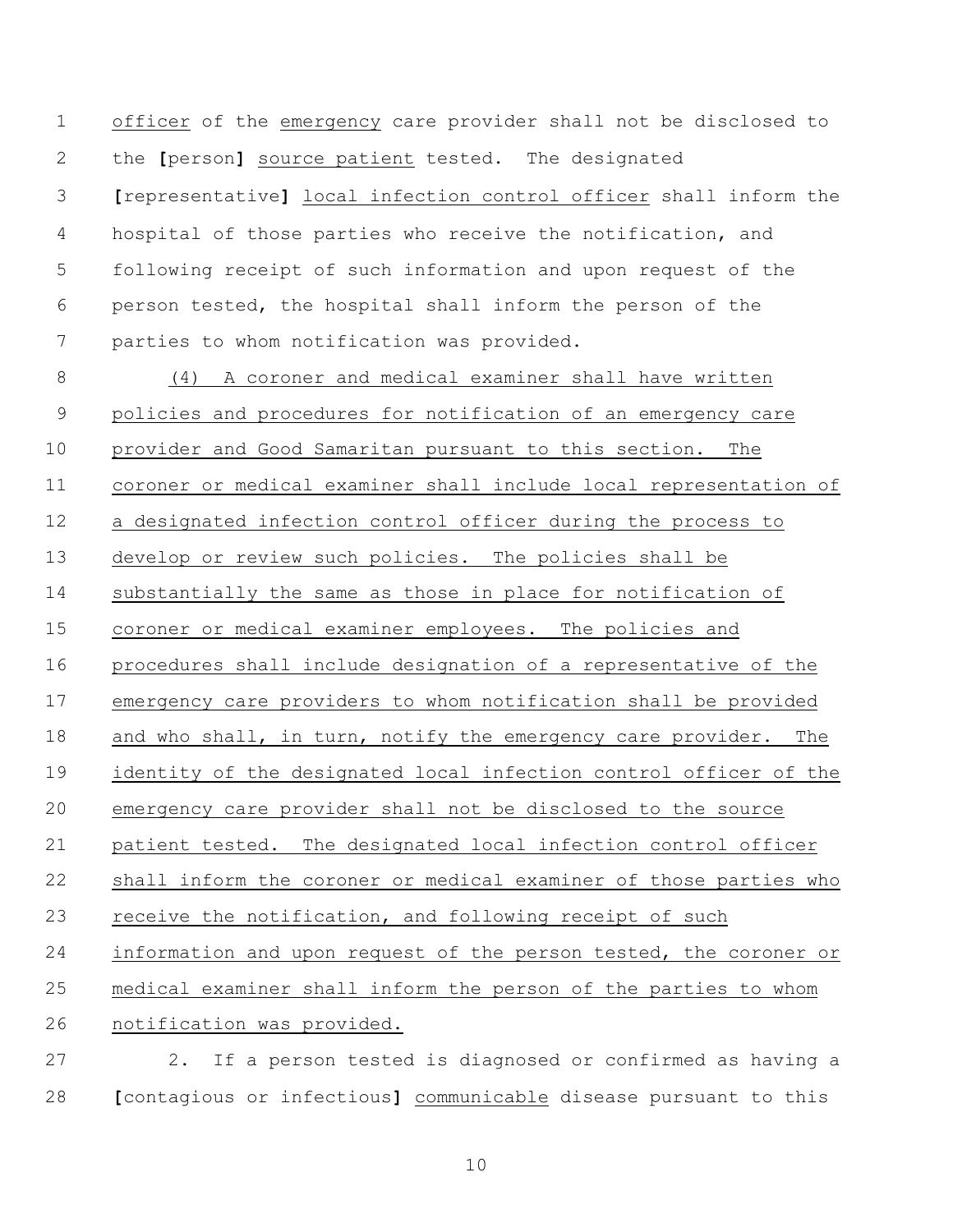section, the hospital, coroner, or medical examiner shall notify the emergency care provider, Good Samaritan or the designated **[**representative**]** local infection control officer of the emergency care provider who shall then notify the care provider.

 3. The notification to the emergency care provider or the Good Samaritan shall advise the emergency care provider or the Good Samaritan of possible exposure to a particular **[**contagious or infectious**]** communicable disease and recommend that the emergency care provider or Good Samaritan seek medical attention. The notification shall be provided as soon as is reasonably possible following determination that the individual has a **[**contagious or infectious**]** communicable disease. The notification shall not include the name of the person tested for the **[**contagious or infectious**]** communicable disease unless the person consents. If the emergency care provider or Good Samaritan who sustained an exposure determines the identity of the person diagnosed or confirmed as having a **[**contagious or infectious**]** communicable disease, the identity of the person shall be confidential information and shall not be disclosed by the emergency care provider or the Good Samaritan to any other individual unless a specific written release is obtained by the person diagnosed with or confirmed as having a **[**contagious or infectious**]** communicable disease.

 4. This section does not require or permit, unless otherwise provided, a hospital to administer a test for the express purpose of determining the presence of a **[**contagious or infectious**]** communicable disease; except that testing may be performed if the person consents and if the requirements of this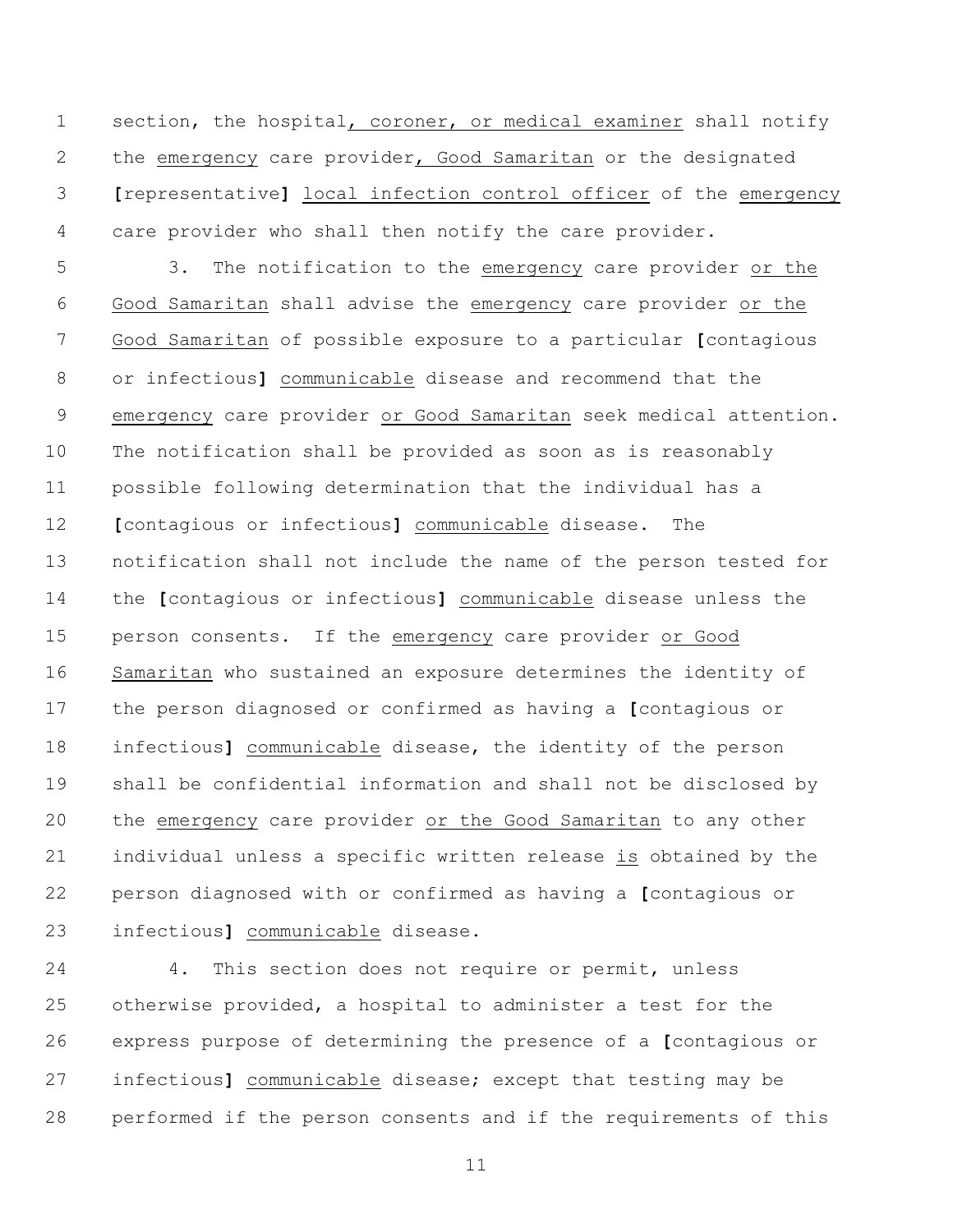section are satisfied.

 5. This section does not preclude a hospital, coroner, or medical examiner from providing notification to **[**a**]** an emergency care provider or Good Samaritan under circumstances in which the hospital's, coroner's, or medical examiner's policy provides for notification of the hospital's, coroner's, or medical examiner's own employees of exposure to a **[**contagious or infectious**]** communicable disease that is not life-threatening if the notice does not reveal a patient's name, unless the patient consents.

 6. A hospital, coroner, or medical examiner participating in good faith in complying with the provisions of this section is immune from any liability, civil or criminal, which may otherwise be incurred or imposed.

 7. A hospital's duty of notification pursuant to this section is not continuing but is limited to diagnosis of a **[**contagious or infectious**]** communicable disease made in the course of admission, care, and treatment following the rendering of health care services to which notification pursuant to this section applies.

 8. A hospital, coroner, or medical examiner that performs a test in compliance with this section or that fails to perform a test authorized pursuant to this section is immune from any liability, civil or criminal, which may otherwise be incurred or imposed.

 9. **[**A hospital has no duty to perform the test authorized. 10.**]** The department shall adopt rules to implement this section. The department may determine by rule the **[**contagious or infectious**]** communicable diseases for which testing is reasonable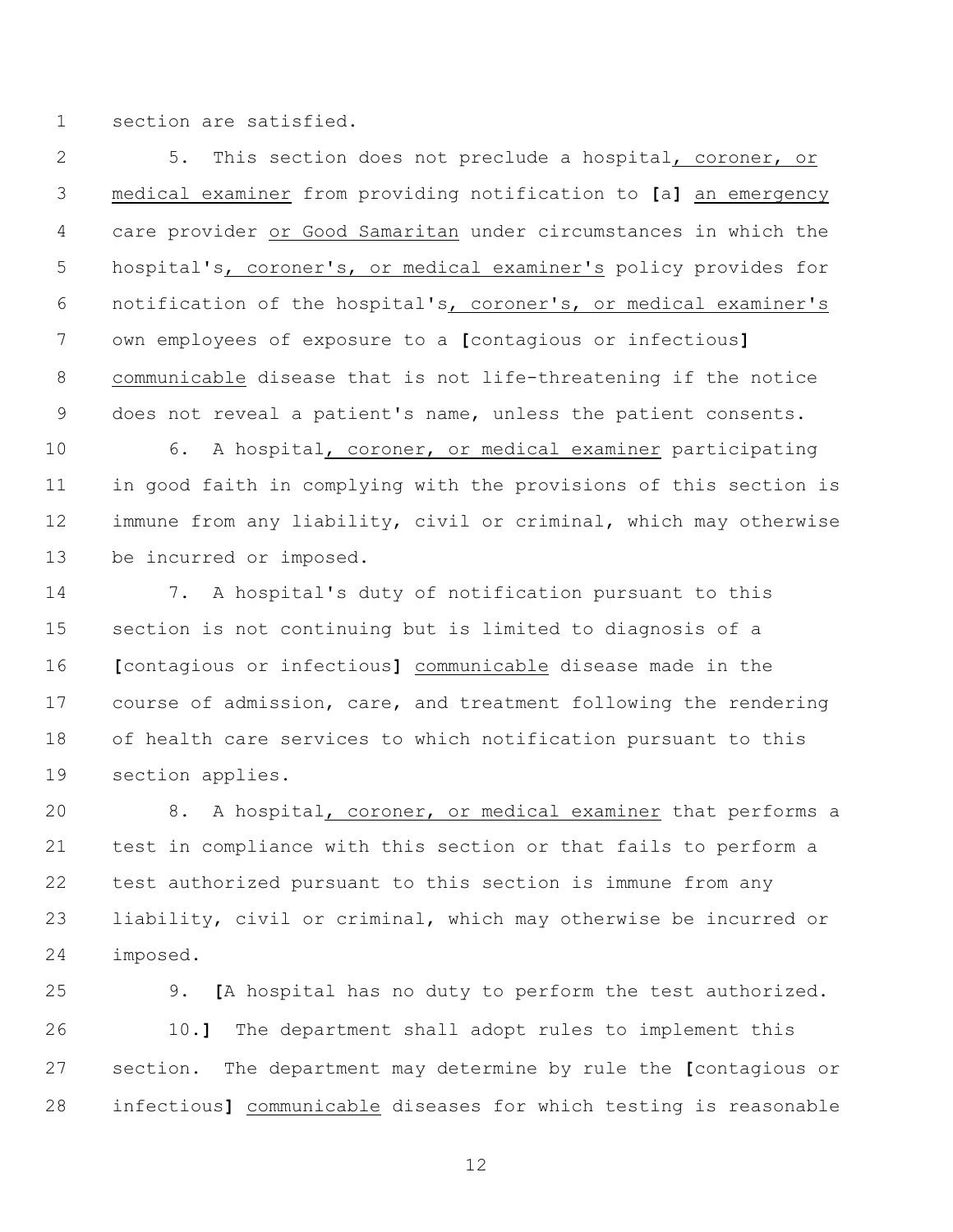and appropriate and which may be administered pursuant to this section. No rule or portion of a rule promulgated under the authority of this section shall become effective unless it has been promulgated pursuant to chapter 536.

 **[**11.**]** 10. The **[**employer of a**]** agency which employs or sponsors the emergency care provider who sustained an exposure pursuant to this section shall pay the costs of testing for the person who is the source of the exposure and of the testing of the emergency care provider if the exposure was sustained during the course of **[**employment**]** the provider's expected duties.

11 11. All emergency care providers shall respond to and treat any patient regardless of the status of the patient's HIV or other communicable disease infection.

14 12. Ambulance services and emergency medical response 15 agencies licensed under chapter 190 shall establish and maintain local policies and provide training regarding exposure of personnel to patient blood and body fluids as well as general protection from communicable diseases. The training provided and the policies established shall be in substantial compliance with 20 the appropriate CDC and OSHA quidelines.

 13. Hospitals, long-term care facilities licensed under chapter 198, and other medical facilities and practitioners who transfer patients known to have a communicable disease or to be subject to an order of quarantine or an order of isolation shall notify the emergency care providers who are providing the transportation services of the potential risk of exposure to a communicable disease, including communicable diseases of a public health threat.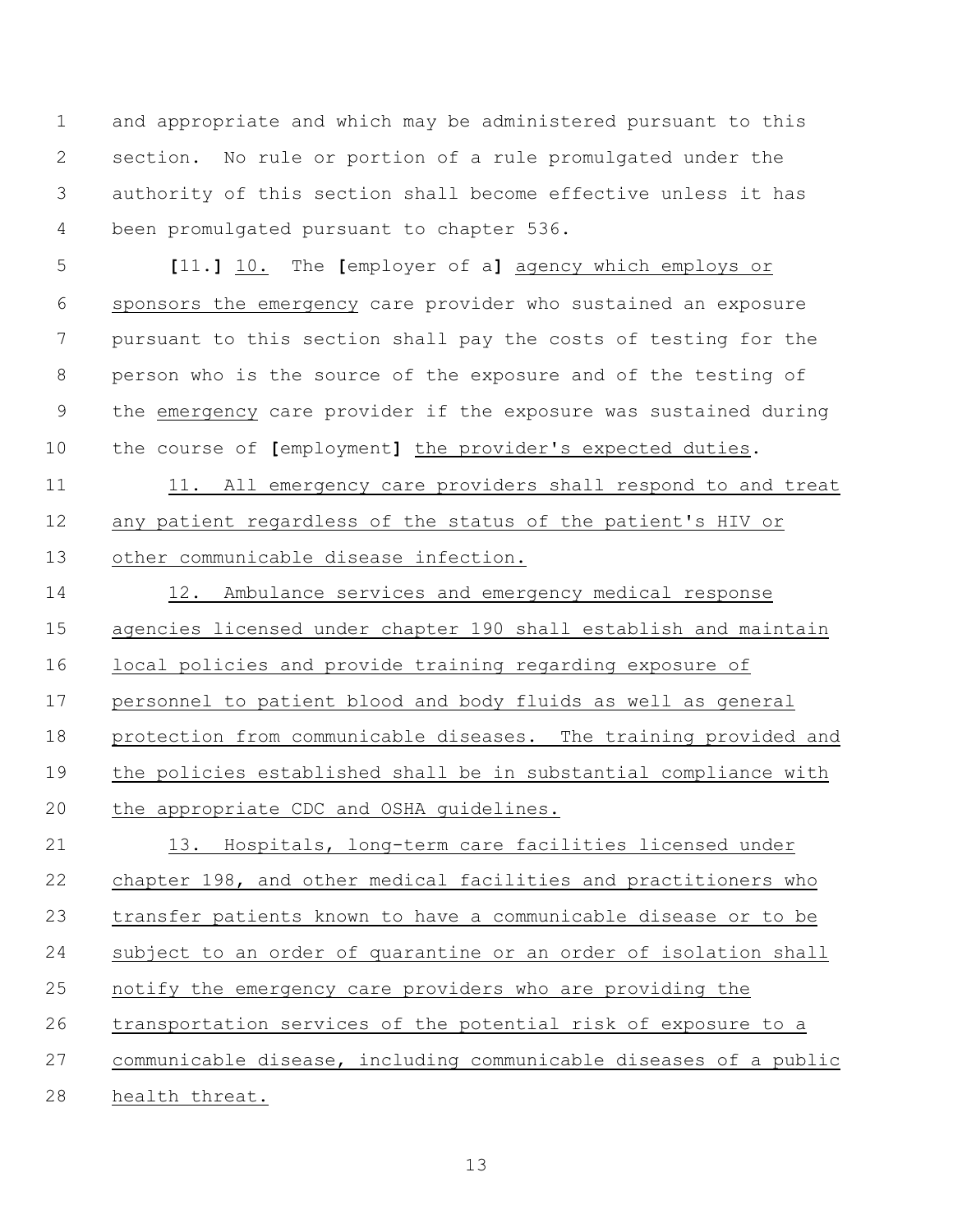- 14. The department shall promulgate regulations regarding all of the following:
- (1) The type of exposure that would prompt notification of 4 the emergency care provider or Good Samaritan, which shall cover, at a minimum, methods of potential transmission of any diseases designated under P.L. 101-381 or diseases additionally identified from the department's list of communicable diseases; (2) The process to be used by the emergency care provider, Good Samaritan, licensed facility, coroner, medical examiner, and designated infection control officer for the reports required by 11 this section, the process to be used to evaluate requests received from emergency care providers and Good Samaritans, and for informing emergency care providers and Good Samaritans as to their obligations to maintain the confidentiality of information received; and (3) The method by which emergency care providers and Good Samaritans shall be provided information and advice in a timely manner related to the risk of infection from communicable diseases as a result of aid or medical care. 287.243. 1. This section shall be known and may be cited as the "Line of Duty Compensation Act". 2. As used in this section, unless otherwise provided, the
- following words shall mean:
- (1) "Air ambulance pilot", a person certified as an air ambulance pilot in accordance with sections 190.001 to 190.245 and corresponding regulations applicable to air ambulances adopted by the department of health and senior services, division 28 of regulation and licensure, 19 CSR 30-40.005, et seq.;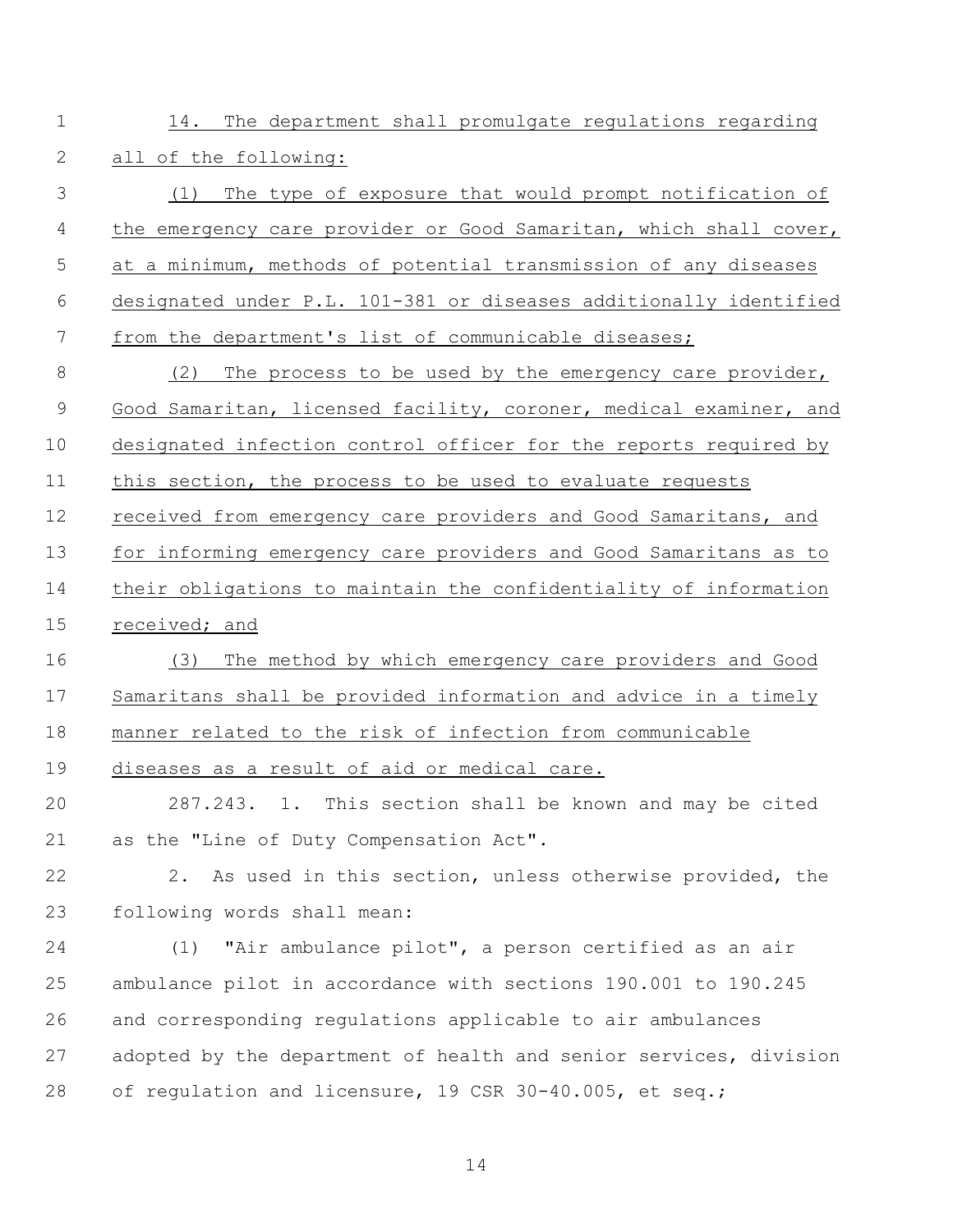(2) "Air ambulance registered professional nurse", a person licensed as a registered professional nurse in accordance with sections 335.011 to 335.096 and corresponding regulations adopted 4 by the state board of nursing, 20 CSR 2200-4, et seq., who provides registered professional nursing services as a flight nurse in conjunction with an air ambulance program that is certified in accordance with sections 190.001 to 190.245 and the corresponding regulations applicable to such programs;

 (3) "Emergency medical technician", a person licensed in emergency medical care in accordance with standards prescribed by sections 190.001 to 190.245 and by rules adopted by the department of health and senior services under sections 190.001 to 190.245;

 (4) "Firefighter", any person, including a volunteer 15 firefighter, employed by the state or a local governmental entity as an employer defined under subsection 1 of section 287.030, or otherwise serving as a member or officer of a fire department either for the purpose of the prevention or control of fire or 19 the underwater recovery of drowning victims;

 (5) "Killed in the line of duty", when **[**a**]** any person defined in this section loses **[**one's**]** his or her life **[**as a result of an injury received in the active performance of his or her duties within the ordinary scope of his or her respective profession while the individual is on duty and but for the individual's performance, death would have not occurred**]** when: (a) Death is caused by an accident or the willful act of violence of another;

- 
- (b) The law enforcement officer, emergency medical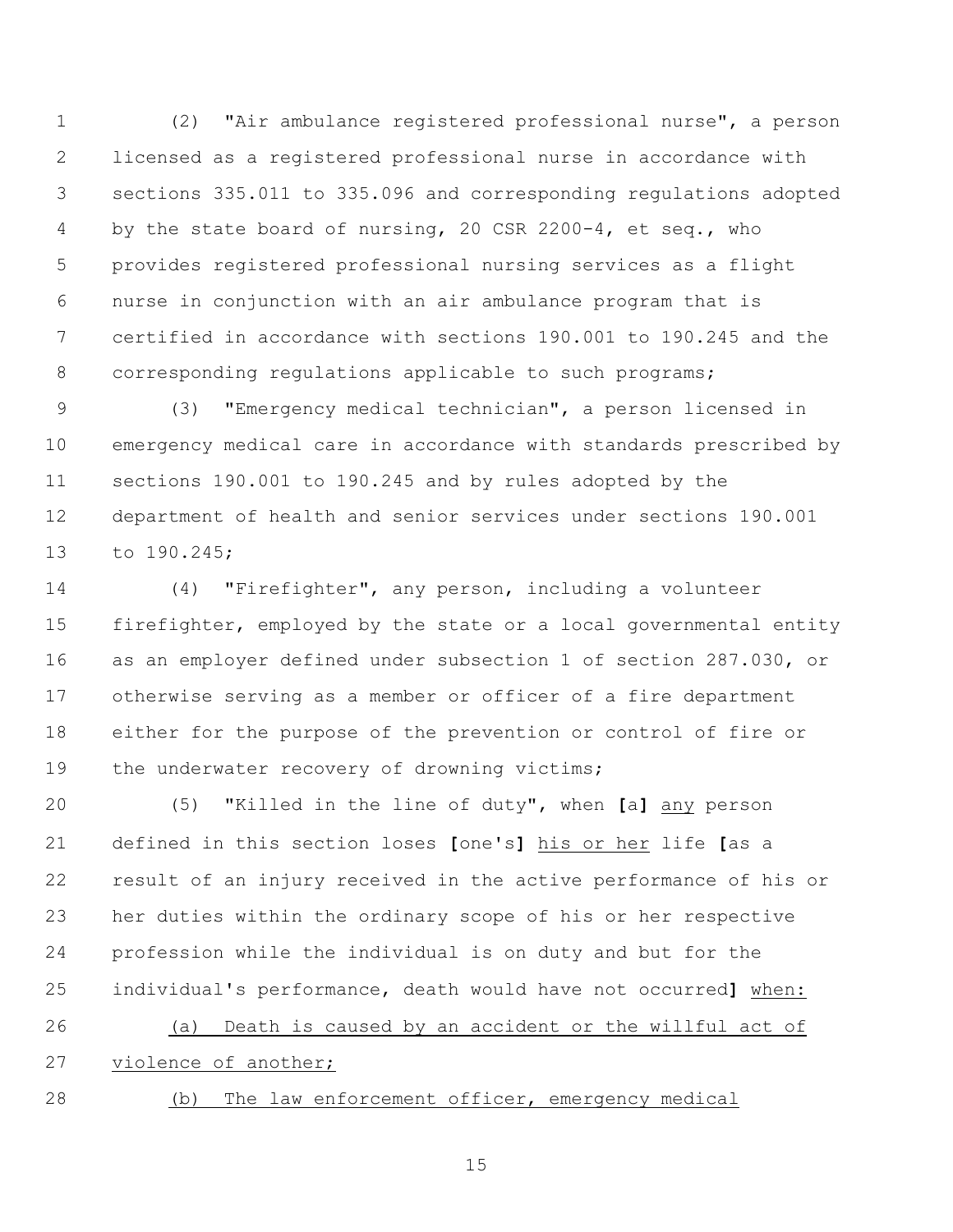| $\mathbf 1$    | technician, air ambulance pilot, air ambulance registered         |
|----------------|-------------------------------------------------------------------|
| 2              | professional nurse, or firefighter is in the active performance   |
| $\mathfrak{Z}$ | of his or her duties in his or her respective profession and      |
| 4              | there is a relationship between the accident or commission of the |
| 5              | act of violence and the performance of the duty, even if the      |
| 6              | individual is off duty; the law enforcement officer, emergency    |
| 7              | medical technician, air ambulance pilot, air ambulance registered |
| 8              | professional nurse, or firefighter is traveling to or from        |
| $\mathcal{G}$  | employment; or the law enforcement officer, emergency medical     |
| 10             | technician, air ambulance pilot, air ambulance registered         |
| 11             | professional nurse, or firefighter is taking any meal break or    |
| 12             | other break which takes place while that individual is on duty;   |
| 13             | Death is the natural and probable consequence of the<br>(C)       |
| 14             | injury; and                                                       |
| 15             | Death occurs within three hundred weeks from the date<br>(d)      |
| 16             | the injury was received.                                          |
| 17             |                                                                   |
| 18             | The term excludes death resulting from the willful misconduct or  |
| 19             | intoxication of the law enforcement officer, emergency medical    |
| 20             | technician, air ambulance pilot, air ambulance registered         |
| 21             | professional nurse, or firefighter. The division of workers'      |
| 22             | compensation shall have the burden of proving such willful        |
| 23             | misconduct or intoxication;                                       |
| 24             | "Law enforcement officer", any person employed by the<br>(6)      |
| 25             | state or a local governmental entity as a police officer, peace   |
| 26             | officer certified under chapter 590, or serving as an auxiliary   |
| 27             | police officer or in some like position involving the enforcement |
| 28             | of the law and protection of the public interest at the risk of   |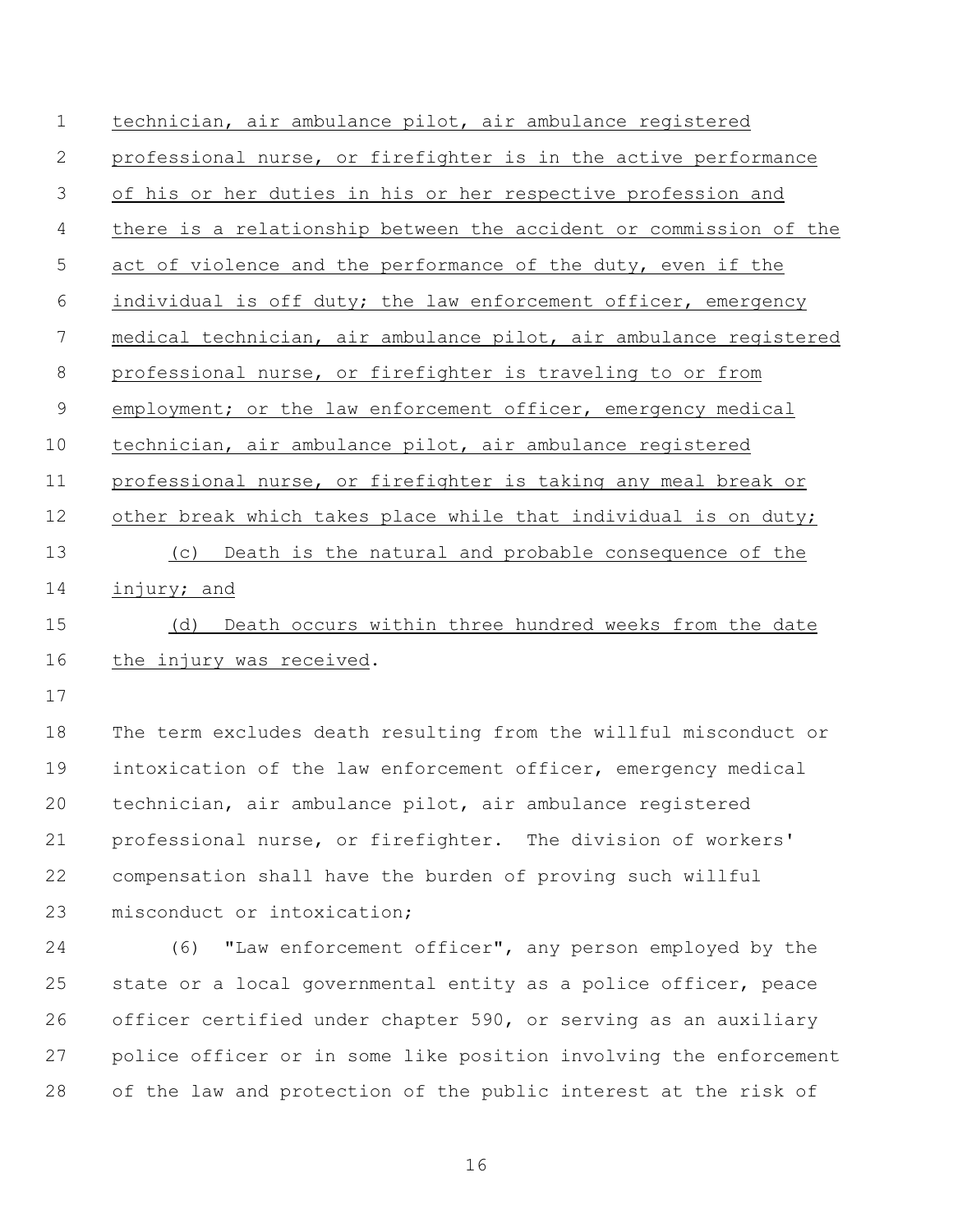that person's life;

 (7) "Local governmental entity", includes counties, municipalities, townships, board or other political subdivision, cities under special charter, or under the commission form of government, fire protection districts, ambulance districts, and municipal corporations;

 (8) "State", the state of Missouri and its departments, divisions, boards, bureaus, commissions, authorities, and 9 colleges and universities;

 (9) "Volunteer firefighter", a person having principal employment other than as a firefighter, but who is carried on the rolls of a regularly constituted fire department either for the purpose of the prevention or control of fire or the underwater recovery of drowning victims, the members of which are under the 15 jurisdiction of the corporate authorities of a city, village, incorporated town, or fire protection district. Volunteer firefighter shall not mean an individual who volunteers assistance without being regularly enrolled as a firefighter.

 3. (1) A claim for compensation under this section shall be filed by the estate of the deceased with the division of workers' compensation not later than one year from the date of death of a law enforcement officer, emergency medical technician, air ambulance pilot, air ambulance registered professional nurse, or firefighter. If a claim is made within one year of the date of death of a law enforcement officer, emergency medical technician, air ambulance pilot, air ambulance registered professional nurse, or firefighter killed in the line of duty, compensation shall be paid, if the division finds that the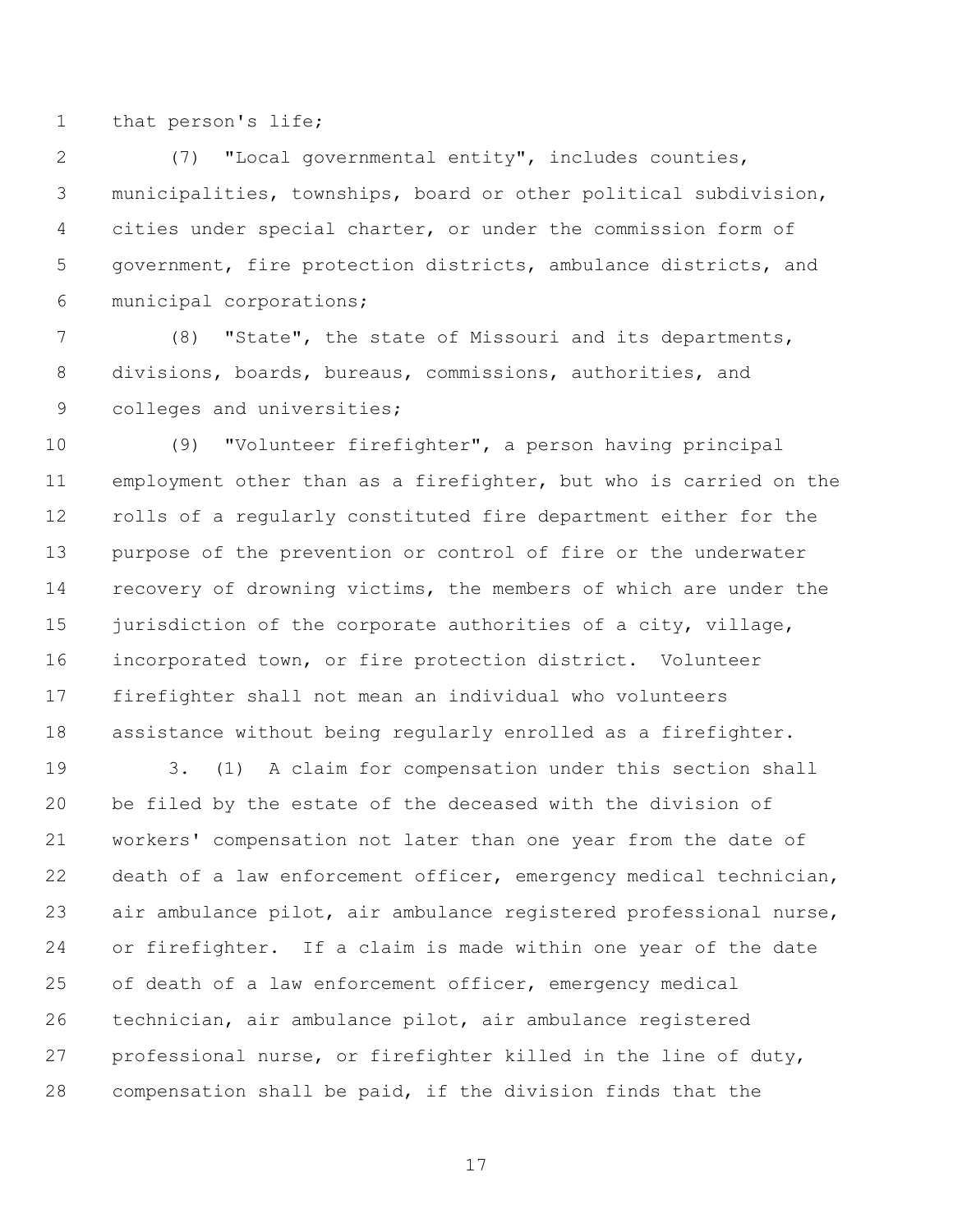claimant is entitled to compensation under this section.

 (2) The amount of compensation paid to the claimant shall be twenty-five thousand dollars, subject to appropriation, for death occurring on or after June 19, 2009.

 4. Notwithstanding subsection 3 of this section, no compensation is payable under this section unless a claim is filed within the time specified under this section setting forth:

 (1) The name, address, and title or designation of the position in which the law enforcement officer, emergency medical technician, air ambulance pilot, air ambulance registered professional nurse, or firefighter was serving at the time of his or her death;

13 (2) The name and address of the claimant;

 (3) A full, factual account of the circumstances resulting 15 in or the course of events causing the death at issue; and

 (4) Such other information that is reasonably required by the division.

 When a claim is filed, the division of workers' compensation shall make an investigation for substantiation of matters set forth in the application.

 5. The compensation provided for under this section is in 23 addition to, and not exclusive of, any pension rights, death benefits, or other compensation the claimant may otherwise be entitled to by law.

 6. Neither employers nor workers' compensation insurers shall have subrogation rights against any compensation awarded for claims under this section. Such compensation shall not be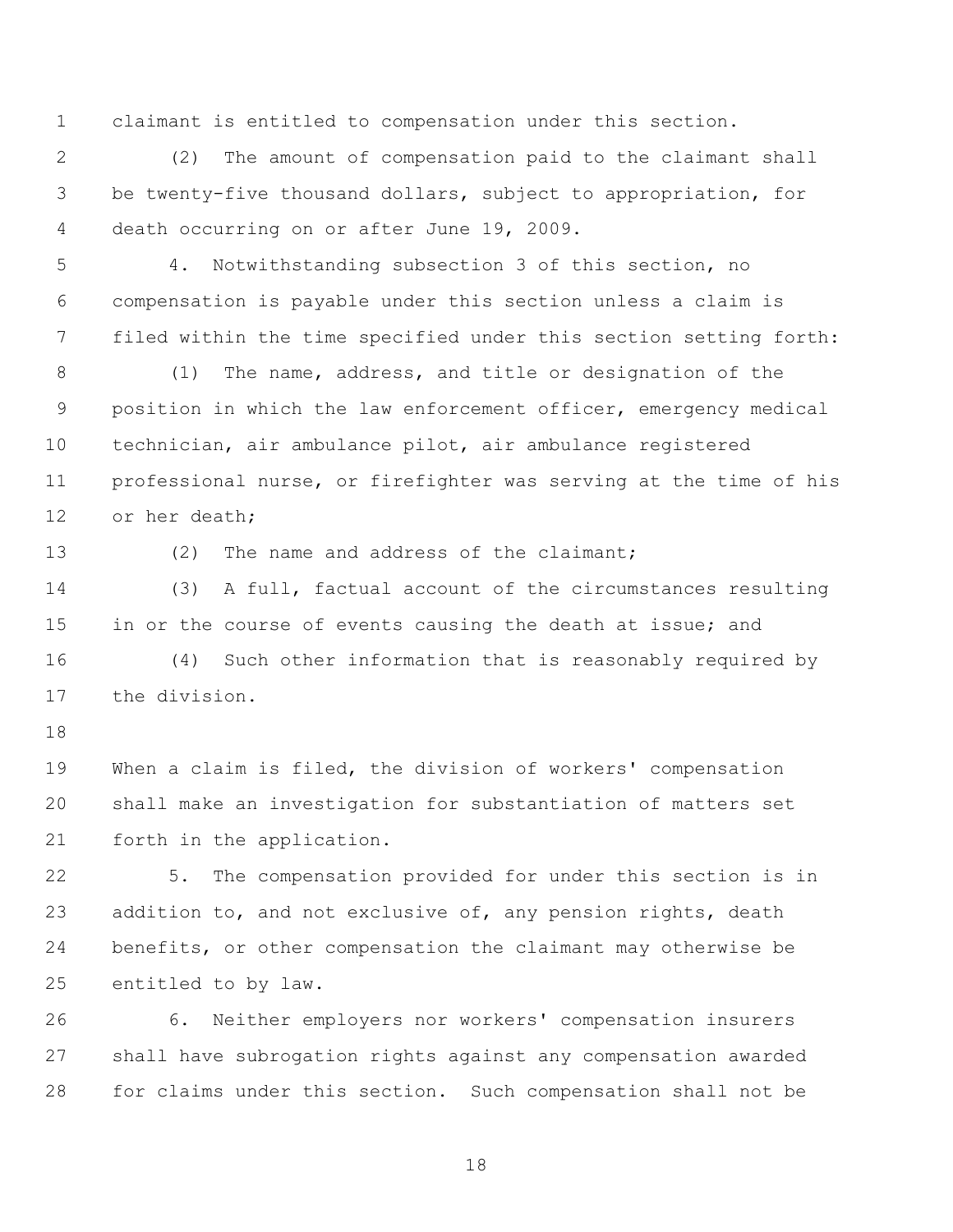assignable, shall be exempt from attachment, garnishment, and execution, and shall not be subject to setoff or counterclaim, or be in any way liable for any debt, except that the division or commission may allow as lien on the compensation, reasonable attorney's fees for services in connection with the proceedings for compensation if the services are found to be necessary. Such fees are subject to regulation as set forth in section 287.260.

 7. Any person seeking compensation under this section who is aggrieved by the decision of the division of workers' compensation regarding his or her compensation claim, may make application for a hearing as provided in section 287.450. The procedures applicable to the processing of such hearings and determinations shall be those established by this chapter. Decisions of the administrative law judge under this section shall be binding, subject to review by either party under the provisions of section 287.480.

 8. Pursuant to section 23.253 of the Missouri sunset act: (1) The provisions of the new program authorized under this section shall automatically sunset six years after June 19, **[**2009**]** 2019, unless reauthorized by an act of the general assembly; and

 (2) If such program is reauthorized, the program authorized under this section shall automatically sunset twelve years after 24 the effective date of the reauthorization of this section; and

 (3) This section shall terminate on September first of the calendar year immediately following the calendar year in which the program authorized under this section is sunset.

9. The provisions of this section, unless specified, shall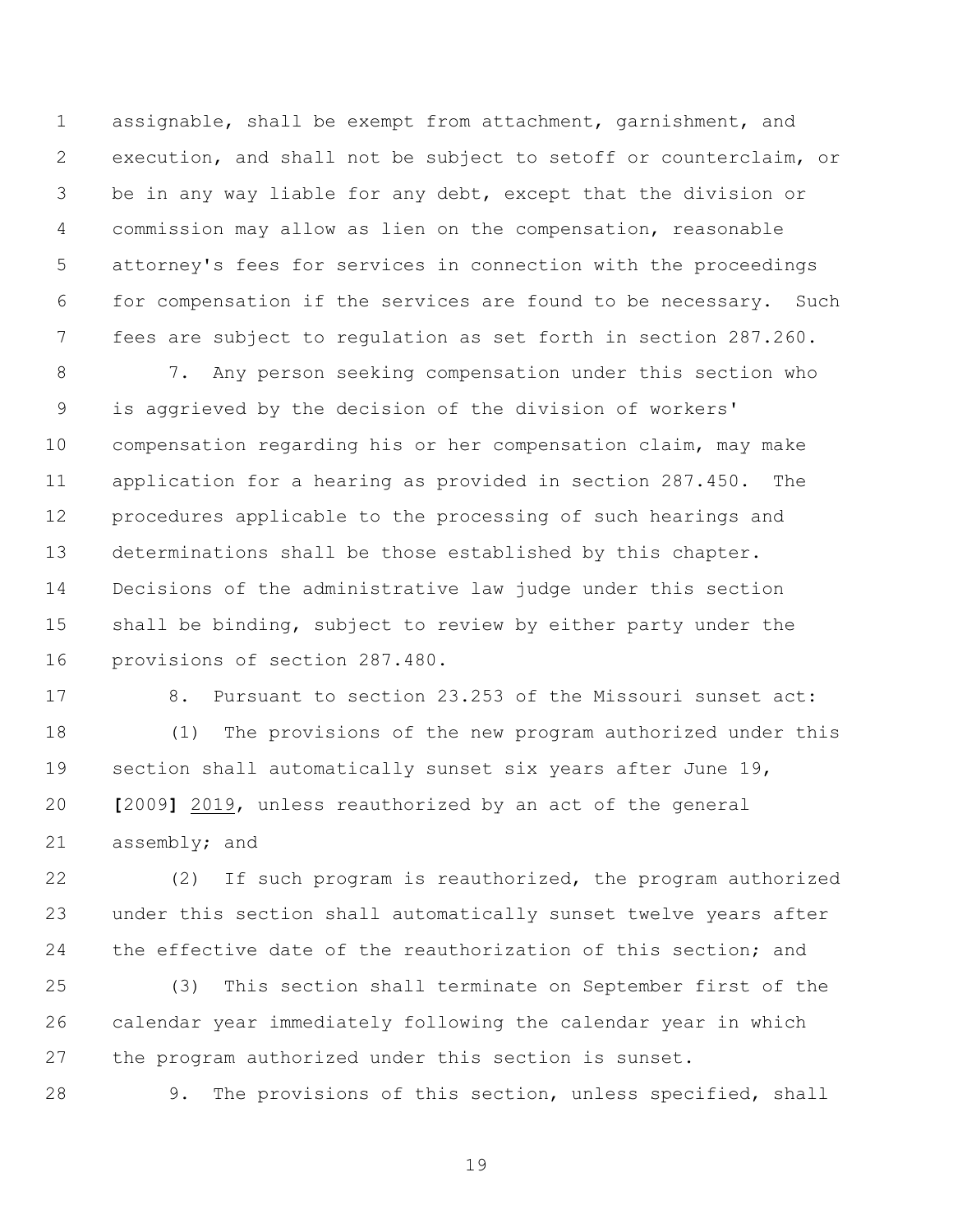not be subject to other provisions of this chapter.

 10. There is hereby created in the state treasury the "Line of Duty Compensation Fund", which shall consist of moneys appropriated to the fund and any voluntary contributions, gifts, or bequests to the fund. The state treasurer shall be custodian of the fund and shall approve disbursements from the fund in accordance with sections 30.170 and 30.180. Upon appropriation, money in the fund shall be used solely for paying claims under this section. Notwithstanding the provisions of section 33.080 to the contrary, any moneys remaining in the fund at the end of the biennium shall not revert to the credit of the general revenue fund. The state treasurer shall invest moneys in the fund in the same manner as other funds are invested. Any interest and moneys earned on such investments shall be credited to the fund.

 11. The division shall promulgate rules to administer this section, including but not limited to the appointment of claims to multiple claimants, record retention, and procedures for information requests. Any rule or portion of a rule, as that term is defined in section 536.010, that is created under the authority delegated in this section shall become effective only if it complies with and is subject to all of the provisions of chapter 536 and, if applicable, section 536.028. This section and chapter 536 are nonseverable and if any of the powers vested with the general assembly under chapter 536 to review, to delay the effective date, or to disapprove and annul a rule are subsequently held unconstitutional, then the grant of rulemaking authority and any rule proposed or adopted after June 19, 2009,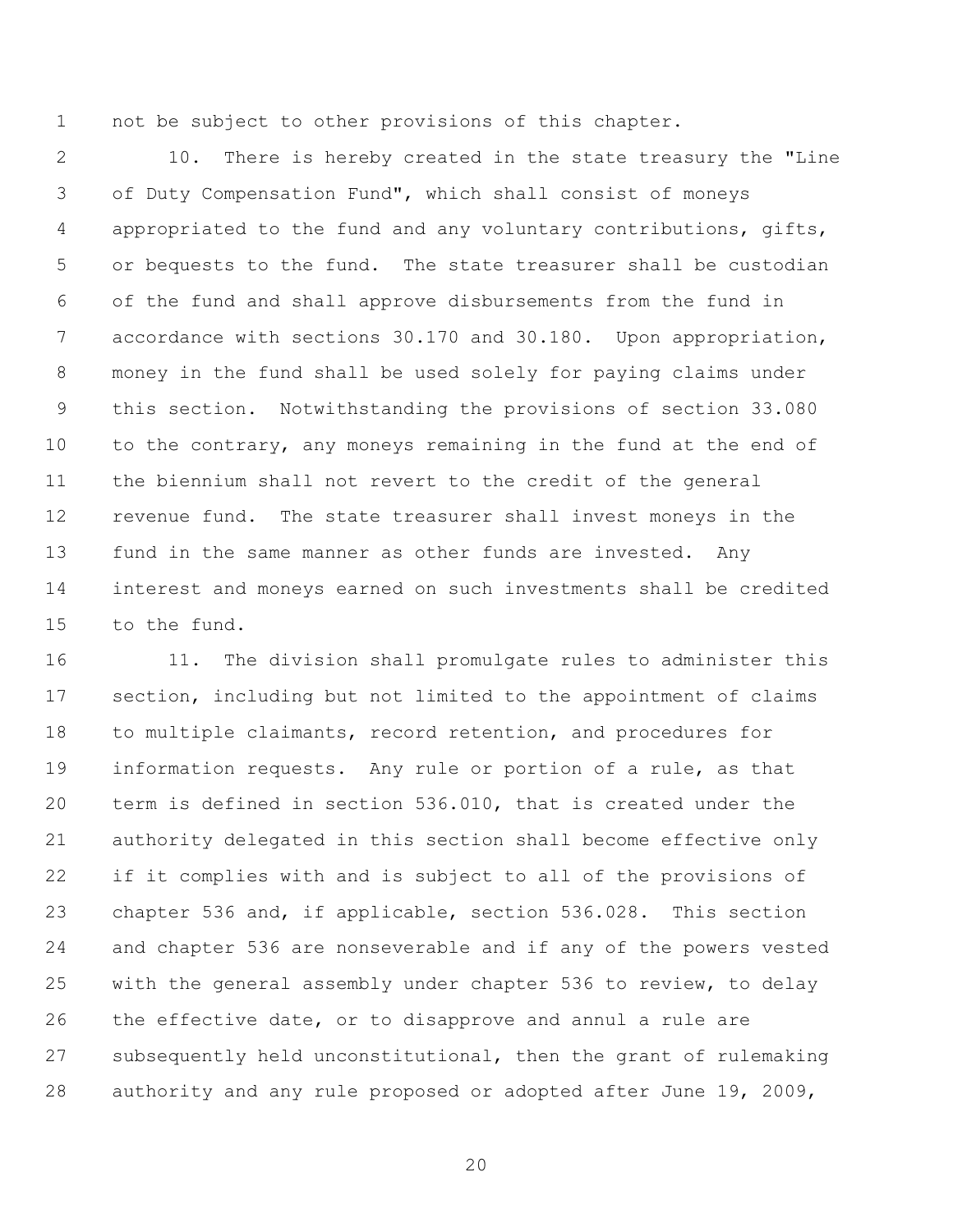shall be invalid and void.

 334.950. 1. As used in this section, the following terms shall mean:

 (1) "Child abuse medical resource centers", medical institutions affiliated with accredited children's hospitals or recognized institutions of higher education with accredited medical school programs that provide training, support, 8 mentoring, and peer review to SAFE CARE providers in Missouri;

 (2) "SAFE CARE provider", a physician, advanced practice nurse, or physician's assistant licensed in this state who provides medical diagnosis and treatment to children suspected of being victims of abuse and who receives:

 (a) Missouri-based initial intensive training regarding 14 child maltreatment from the SAFE CARE network;

 (b) Ongoing update training on child maltreatment from the SAFE CARE network;

 (c) Peer review and new provider mentoring regarding the forensic evaluation of children suspected of being victims of 19 abuse from the SAFE CARE network;

 (3) "Sexual assault forensic examination child abuse resource education network" or "SAFE CARE network", a network of SAFE CARE providers and child abuse medical resource centers that collaborate to provide forensic evaluations, medical training, support, mentoring, and peer review for SAFE CARE providers for the medical evaluation of child abuse victims in this state to improve outcomes for children who are victims of or at risk for child maltreatment by enhancing the skills and role of the medical provider in a multidisciplinary context.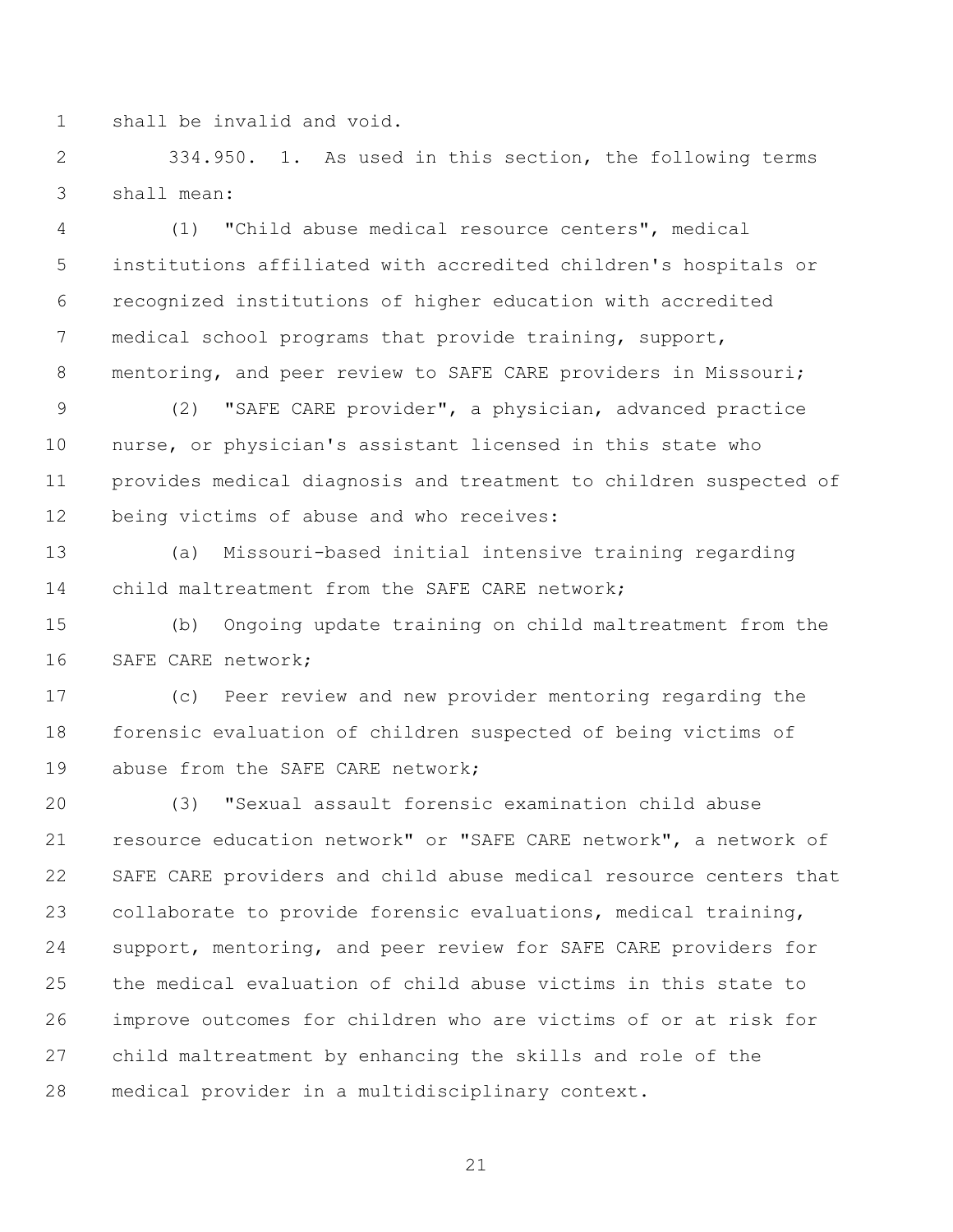2. Child abuse medical resource centers may collaborate directly or through the use of technology with SAFE CARE providers to promote improved services to children who are suspected victims of abuse that will need to have a forensic medical evaluation conducted by providing specialized training for forensic medical evaluations for children conducted in a hospital, child advocacy center, or by a private health care professional without the need for a collaborative agreement between the child abuse medical resource center and a SAFE CARE provider.

 3. SAFE CARE providers who are a part of the SAFE CARE network in Missouri may collaborate directly or through the use of technology with other SAFE CARE providers and child abuse medical resource centers to promote improved services to children who are suspected victims of abuse that will need to have a forensic medical evaluation conducted by providing specialized training for forensic medical evaluations for children conducted in a hospital, child advocacy center, or by a private health care professional without the need for a collaborative agreement between the child abuse medical resource center and a SAFE CARE provider.

 4. The SAFE CARE network shall develop recommendations concerning medically based screening processes and forensic evidence collection for children who may be in need of an emergency examination following an alleged sexual assault. Such recommendations shall be provided to the SAFE CARE providers, child advocacy centers, hospitals and licensed practitioners that provide emergency examinations for children suspected of being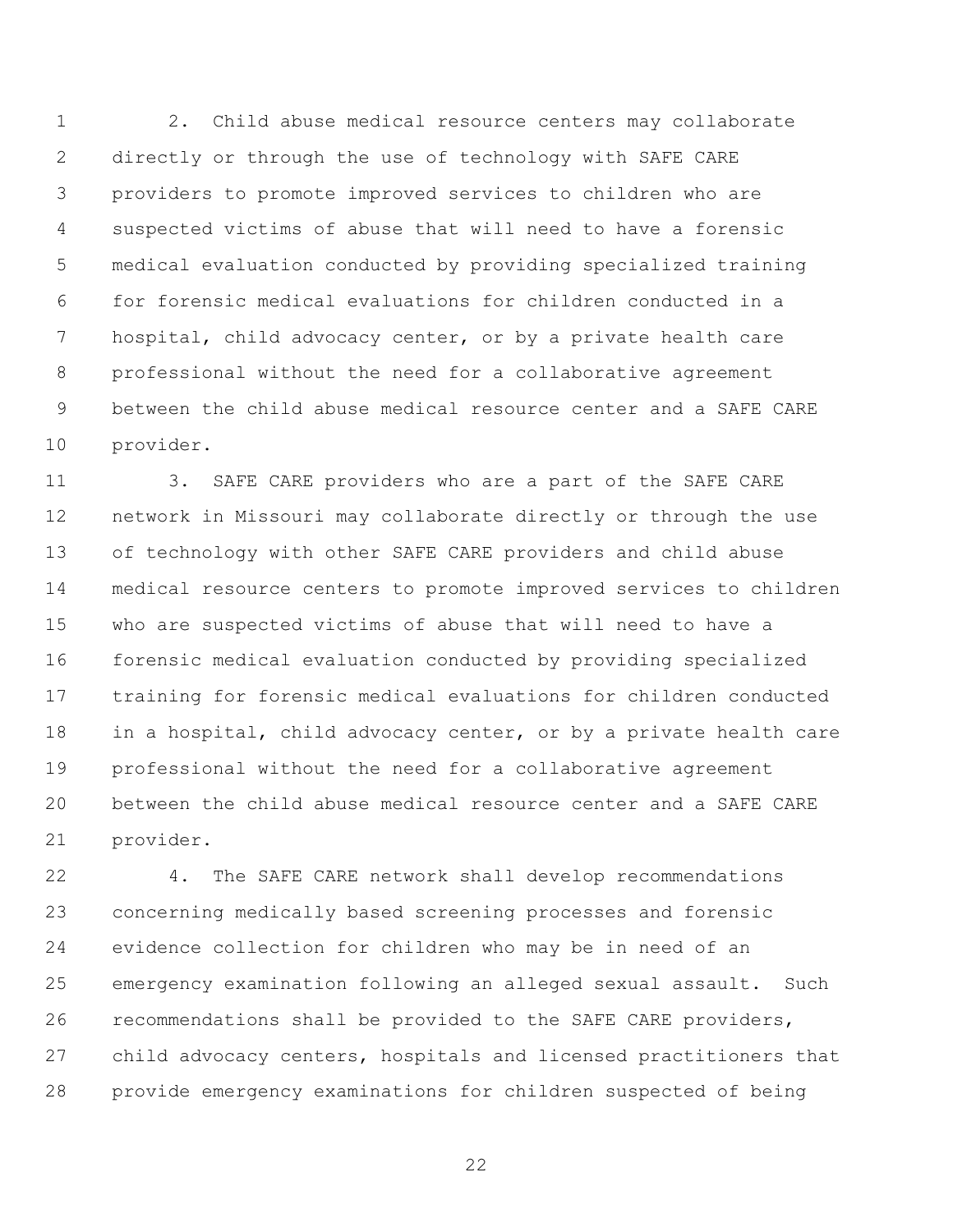victims of abuse.

 5. The department of public safety shall establish rules and make payments to SAFE CARE providers, out of appropriations made for that purpose, who provide forensic examinations of persons under eighteen years of age who are alleged victims of physical abuse. 6. The department shall establish maximum reimbursement 8 rates for charges submitted under this section, which shall 9 reflect the reasonable cost of providing the forensic exam. 7. The department shall only reimburse providers for forensic evaluations and case reviews. The department shall not reimburse providers for medical procedures, facility fees, supplies or laboratory/radiology tests. 14 8. In order for the department to provide reimbursement, the child shall be the subject of a child abuse investigation or reported to the children's division as a result of the examination. 9. A minor may consent to examination under this section. Such consent is not subject to disaffirmance because of the individual's status as a minor, and the consent of a parent or guardian of the minor is not required for such examination. 571.030. 1. A person commits the crime of unlawful use of weapons if he or she knowingly: (1) Carries concealed upon or about his or her person a knife, a firearm, a blackjack or any other weapon readily capable of lethal use; or (2) Sets a spring gun; or (3) Discharges or shoots a firearm into a dwelling house, a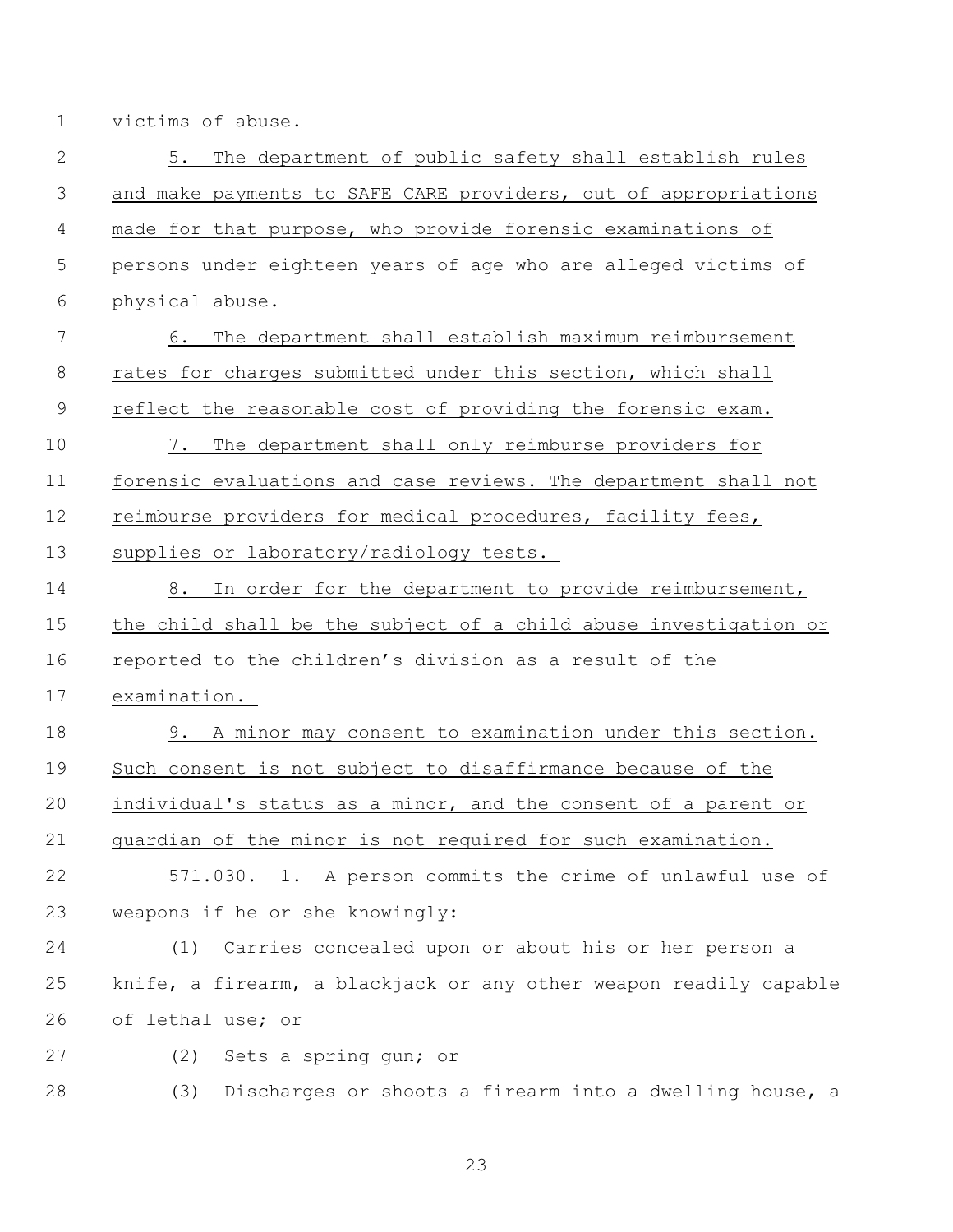railroad train, boat, aircraft, or motor vehicle as defined in section 302.010, or any building or structure used for the assembling of people; or

 (4) Exhibits, in the presence of one or more persons, any weapon readily capable of lethal use in an angry or threatening manner; or

 (5) Has a firearm or projectile weapon readily capable of lethal use on his or her person, while he or she is intoxicated, and handles or otherwise uses such firearm or projectile weapon in either a negligent or unlawful manner or discharges such firearm or projectile weapon unless acting in self-defense; or

 (6) Discharges a firearm within one hundred yards of any occupied schoolhouse, courthouse, or church building; or

 (7) Discharges or shoots a firearm at a mark, at any object, or at random, on, along or across a public highway or discharges or shoots a firearm into any outbuilding; or

 (8) Carries a firearm or any other weapon readily capable of lethal use into any church or place where people have assembled for worship, or into any election precinct on any election day, or into any building owned or occupied by any agency of the federal government, state government, or political subdivision thereof; or

 (9) Discharges or shoots a firearm at or from a motor vehicle, as defined in section 301.010, discharges or shoots a firearm at any person, or at any other motor vehicle, or at any building or habitable structure, unless the person was lawfully acting in self-defense; or

(10) Carries a firearm, whether loaded or unloaded, or any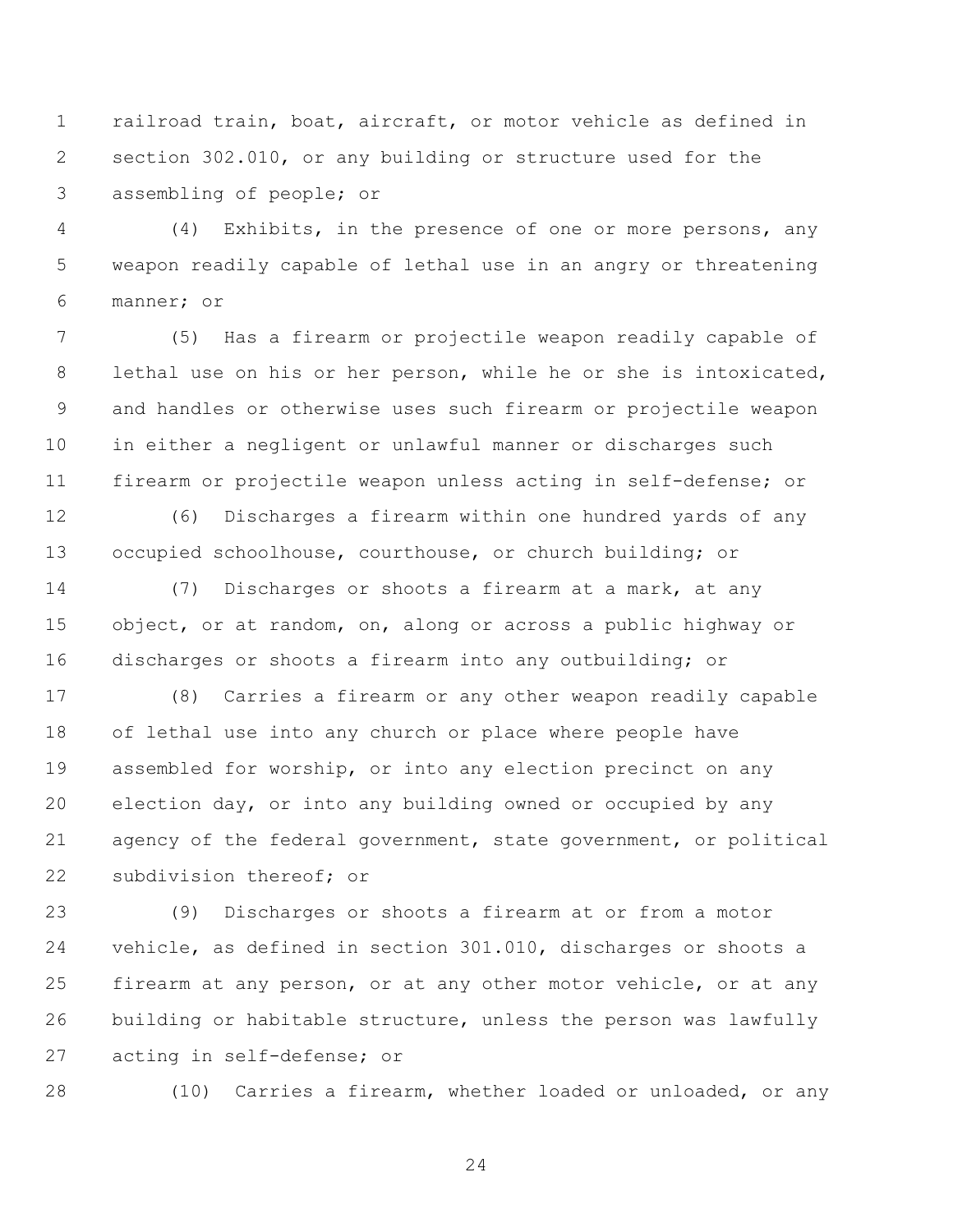other weapon readily capable of lethal use into any school, onto any school bus, or onto the premises of any function or activity sponsored or sanctioned by school officials or the district school board.

 2. Subdivisions (1), (8), and (10) of subsection 1 of this section shall not apply to the persons described in this subsection, regardless of whether such uses are reasonably associated with or are necessary to the fulfillment of such person's official duties except as otherwise provided in this subsection. Subdivisions (3), (4), (6), (7), and (9) of subsection 1 of this section shall not apply to or affect any of the following persons, when such uses are reasonably associated with or are necessary to the fulfillment of such person's official duties, except as otherwise provided in this subsection:

 (1) All state, county and municipal peace officers who have completed the training required by the police officer standards and training commission pursuant to sections 590.030 to 590.050 and who possess the duty and power of arrest for violation of the general criminal laws of the state or for violation of ordinances 20 of counties or municipalities of the state, whether such officers are on or off duty, and whether such officers are within or outside of the law enforcement agency's jurisdiction, or all qualified retired peace officers, as defined in subsection 11 of this section, and who carry the identification defined in subsection 12 of this section, or any person summoned by such officers to assist in making arrests or preserving the peace while actually engaged in assisting such officer;

(2) Wardens, superintendents and keepers of prisons,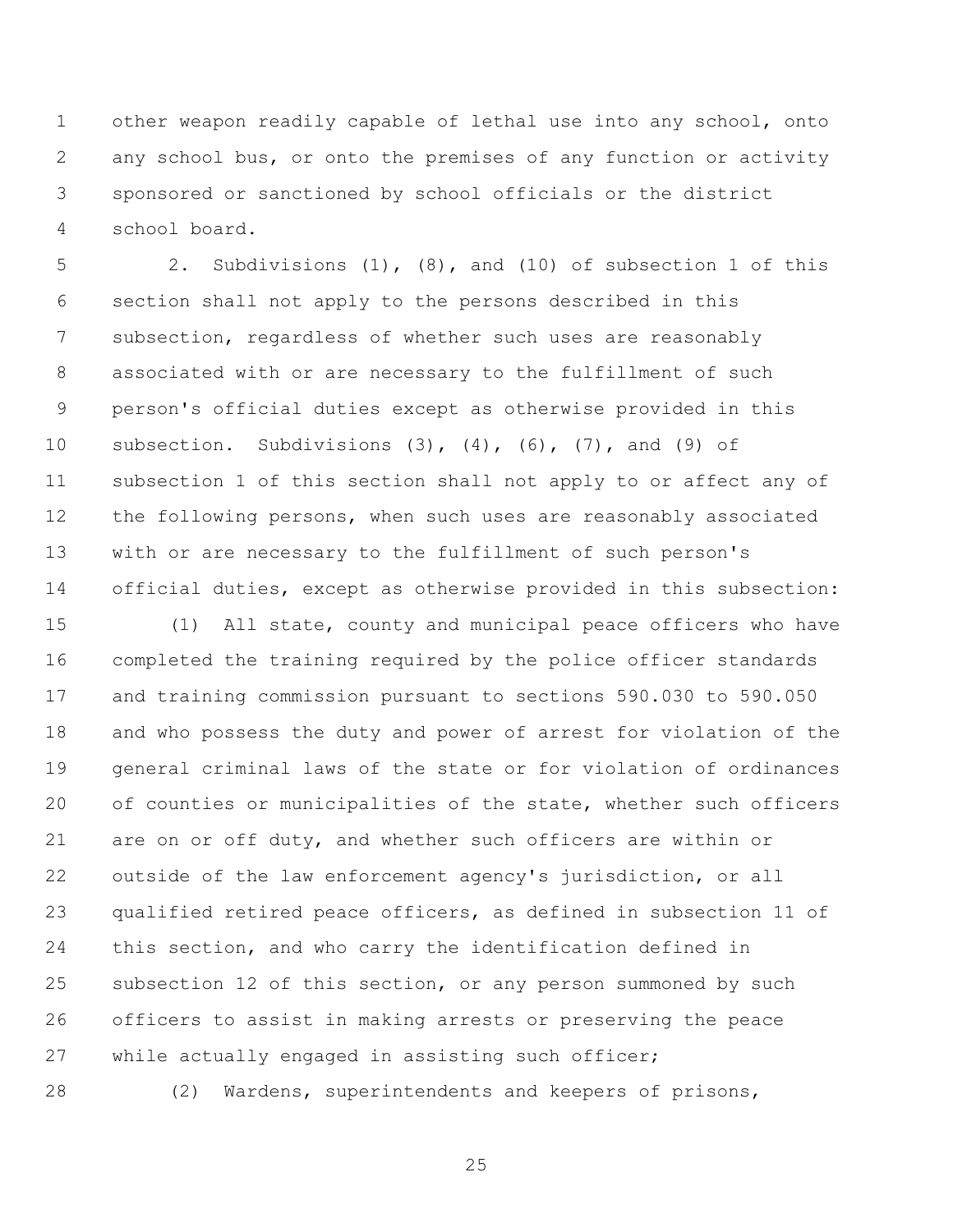penitentiaries, jails and other institutions for the detention of persons accused or convicted of crime;

 (3) Members of the Armed Forces or National Guard while performing their official duty;

 (4) Those persons vested by article V, section 1 of the Constitution of Missouri with the judicial power of the state and those persons vested by Article III of the Constitution of the United States with the judicial power of the United States, the 9 members of the federal judiciary;

 (5) Any person whose bona fide duty is to execute process, civil or criminal;

 (6) Any federal probation officer or federal flight deck 13 officer as defined under the federal flight deck officer program, 49 U.S.C. Section 44921 regardless of whether such officers are 15 on duty, or within the law enforcement agency's jurisdiction;

 (7) Any state probation or parole officer, including supervisors and members of the board of probation and parole;

 (8) Any corporate security advisor meeting the definition and fulfilling the requirements of the regulations established by the **[**board of police commissioners under section 84.340**]**

department of public safety under section 590.750;

 (9) Any coroner, deputy coroner, medical examiner, or assistant medical examiner;

 (10) Any prosecuting attorney or assistant prosecuting attorney or any circuit attorney or assistant circuit attorney who has completed the firearms safety training course required 27 under subsection 2 of section 571.111;

(11) Any member of a fire department or fire protection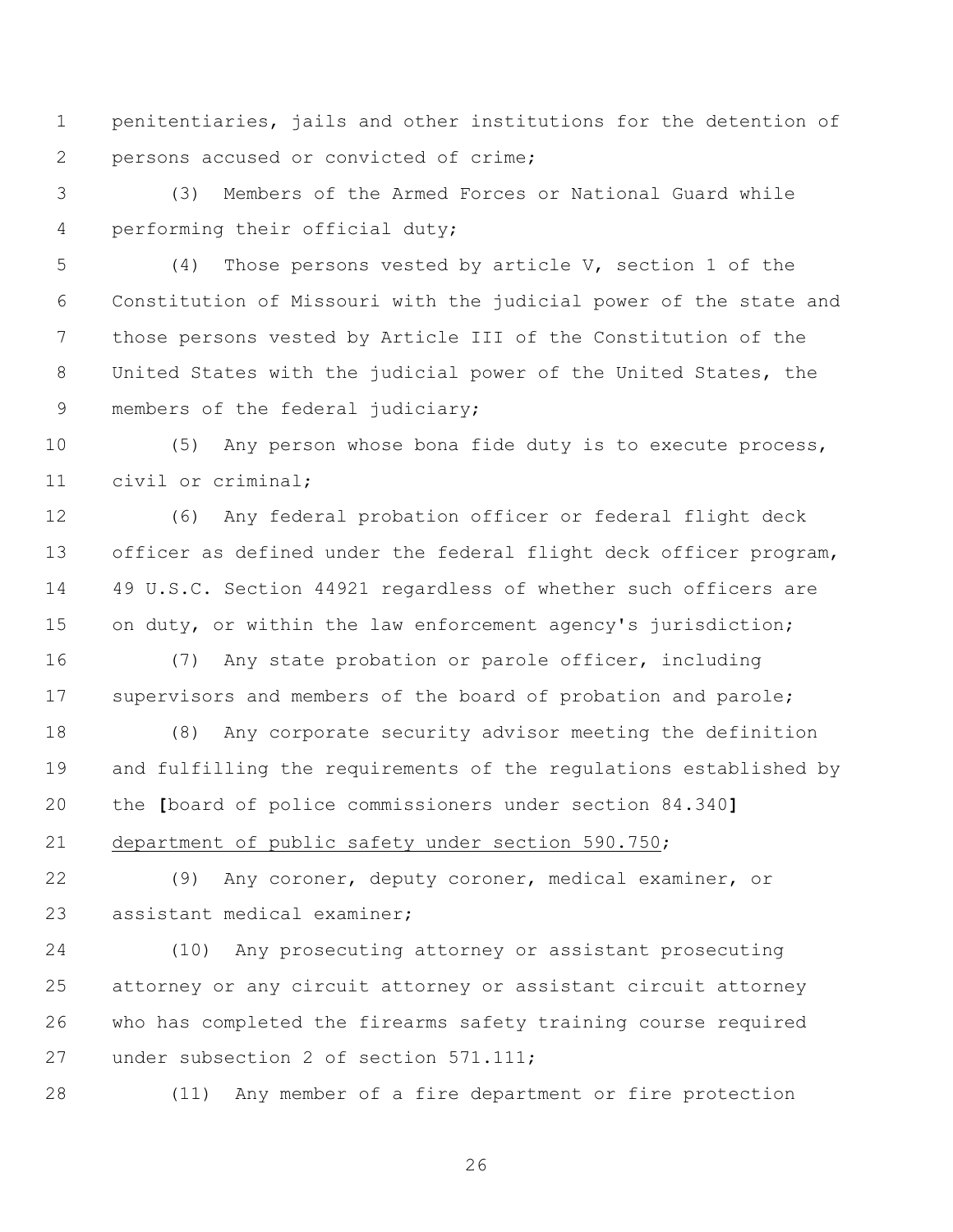district who is employed on a full-time basis as a fire investigator and who has a valid concealed carry endorsement issued prior to August 28, 2013, or a valid concealed carry permit under section 571.111 when such uses are reasonably associated with or are necessary to the fulfillment of such person's official duties; and

 (12) Upon the written approval of the governing body of a fire department or fire protection district, any paid fire department or fire protection district chief who is employed on a full-time basis and who has a valid concealed carry endorsement, when such uses are reasonably associated with or are necessary to the fulfillment of such person's official duties.

 3. Subdivisions (1), (5), (8), and (10) of subsection 1 of this section do not apply when the actor is transporting such weapons in a nonfunctioning state or in an unloaded state when ammunition is not readily accessible or when such weapons are not readily accessible. Subdivision (1) of subsection 1 of this section does not apply to any person twenty-one years of age or older or eighteen years of age or older and a member of the United States Armed Forces, or honorably discharged from the United States Armed Forces, transporting a concealable firearm in the passenger compartment of a motor vehicle, so long as such concealable firearm is otherwise lawfully possessed, nor when the actor is also in possession of an exposed firearm or projectile weapon for the lawful pursuit of game, or is in his or her dwelling unit or upon premises over which the actor has possession, authority or control, or is traveling in a continuous journey peaceably through this state. Subdivision (10) of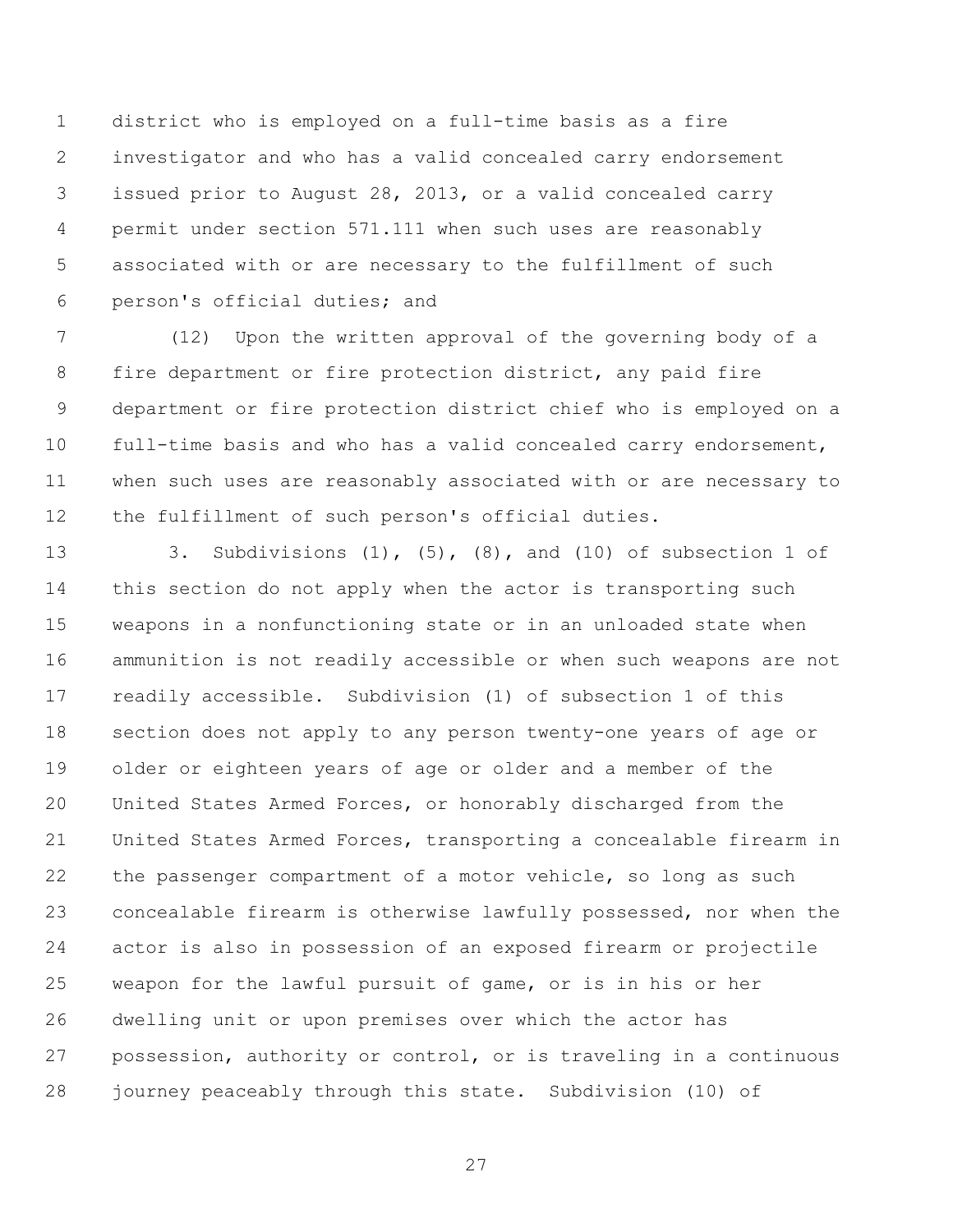subsection 1 of this section does not apply if the firearm is otherwise lawfully possessed by a person while traversing school premises for the purposes of transporting a student to or from school, or possessed by an adult for the purposes of facilitation of a school-sanctioned firearm-related event or club event.

 4. Subdivisions (1), (8), and (10) of subsection 1 of this section shall not apply to any person who has a valid concealed carry permit issued pursuant to sections 571.101 to 571.121, a valid concealed carry endorsement issued before August 28, 2013, or a valid permit or endorsement to carry concealed firearms issued by another state or political subdivision of another state.

 5. Subdivisions (3), (4), (5), (6), (7), (8), (9), and (10) of subsection 1 of this section shall not apply to persons who are engaged in a lawful act of defense pursuant to section 563.031.

 6. Notwithstanding any provision of this section to the contrary, the state shall not prohibit any state employee from having a firearm in the employee's vehicle on the state's property provided that the vehicle is locked and the firearm is not visible. This subsection shall only apply to the state as an employer when the state employee's vehicle is on property owned or leased by the state and the state employee is conducting activities within the scope of his or her employment. For the purposes of this subsection, "state employee" means an employee of the executive, legislative, or judicial branch of the government of the state of Missouri.

7. Nothing in this section shall make it unlawful for a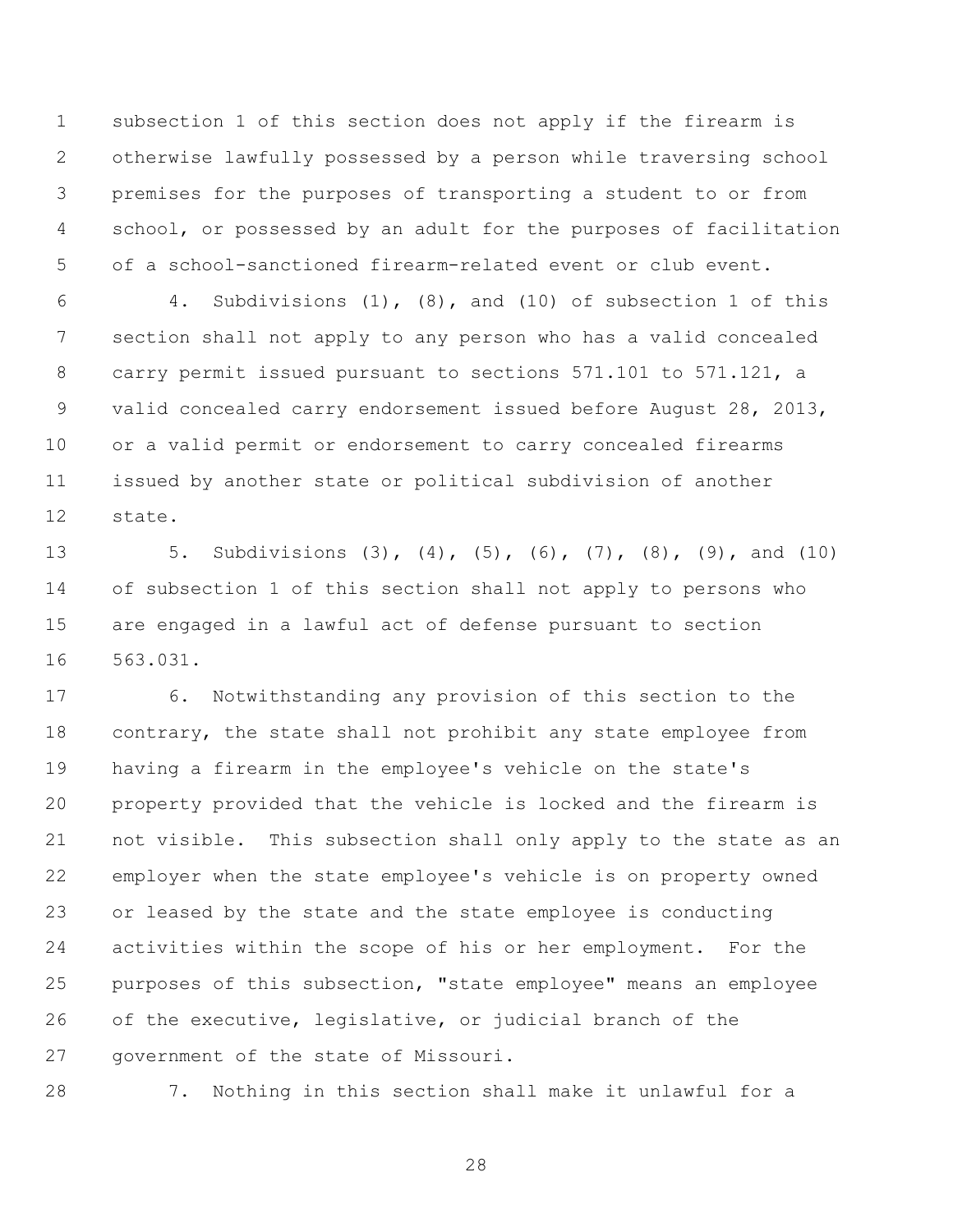student to actually participate in school-sanctioned gun safety courses, student military or ROTC courses, or other school-sponsored or club-sponsored firearm-related events, provided the student does not carry a firearm or other weapon readily capable of lethal use into any school, onto any school bus, or onto the premises of any other function or activity sponsored or sanctioned by school officials or the district school board.

 8. Unlawful use of weapons is a class D felony unless committed pursuant to subdivision (6), (7), or (8) of subsection 1 of this section, in which cases it is a class B misdemeanor, or subdivision (5) or (10) of subsection 1 of this section, in which case it is a class A misdemeanor if the firearm is unloaded and a class D felony if the firearm is loaded, or subdivision (9) of subsection 1 of this section, in which case it is a class B felony, except that if the violation of subdivision (9) of subsection 1 of this section results in injury or death to another person, it is a class A felony.

 9. Violations of subdivision (9) of subsection 1 of this section shall be punished as follows:

 (1) For the first violation a person shall be sentenced to the maximum authorized term of imprisonment for a class B felony;

 (2) For any violation by a prior offender as defined in section 558.016, a person shall be sentenced to the maximum authorized term of imprisonment for a class B felony without the possibility of parole, probation or conditional release for a term of ten years;

(3) For any violation by a persistent offender as defined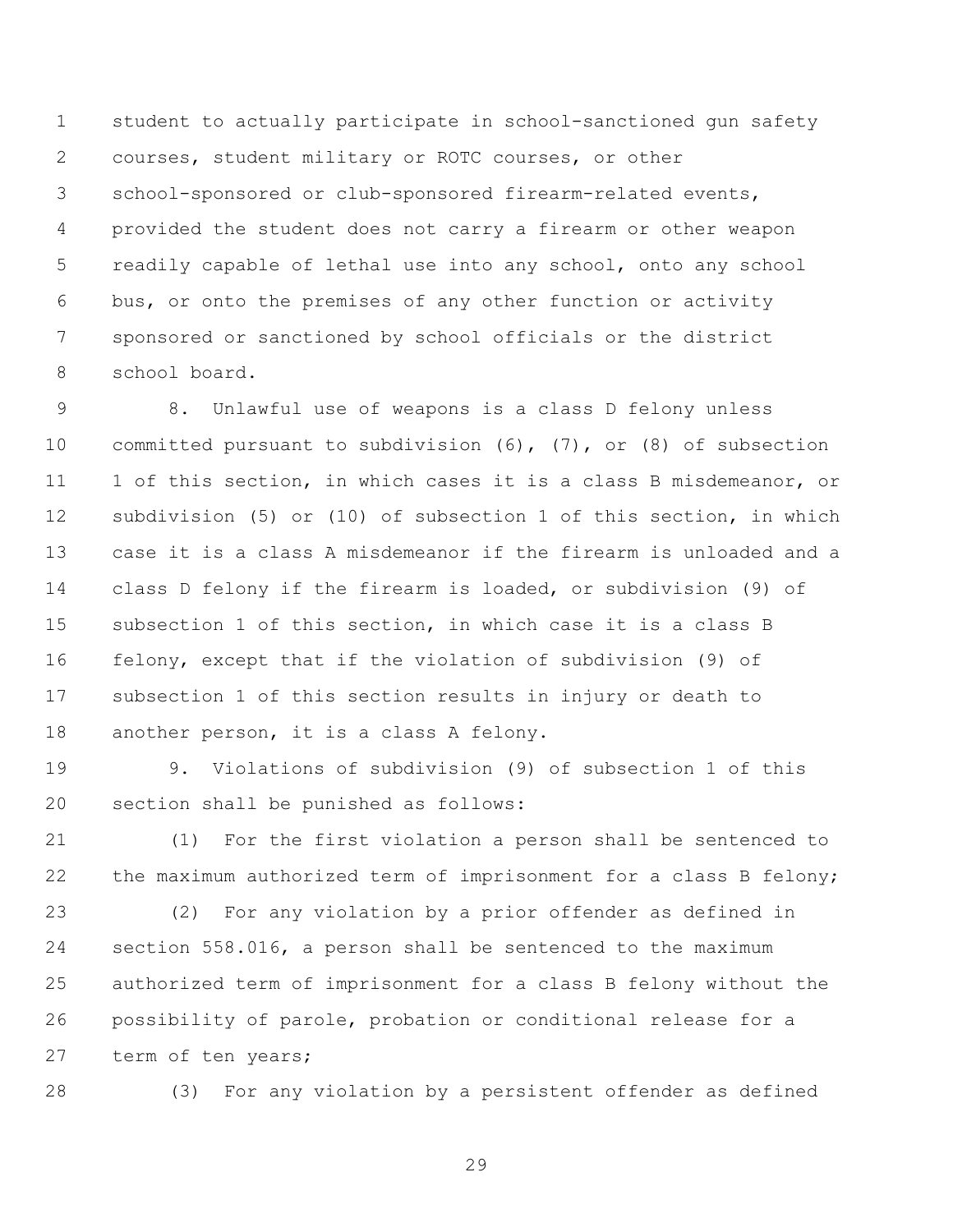in section 558.016, a person shall be sentenced to the maximum authorized term of imprisonment for a class B felony without the possibility of parole, probation, or conditional release;

 (4) For any violation which results in injury or death to another person, a person shall be sentenced to an authorized disposition for a class A felony.

 10. Any person knowingly aiding or abetting any other person in the violation of subdivision (9) of subsection 1 of this section shall be subject to the same penalty as that prescribed by this section for violations by other persons.

11 11. Notwithstanding any other provision of law, no person who pleads guilty to or is found guilty of a felony violation of subsection 1 of this section shall receive a suspended imposition of sentence if such person has previously received a suspended imposition of sentence for any other firearms- or weapons-related felony offense.

 12. As used in this section "qualified retired peace officer" means an individual who:

 (1) Retired in good standing from service with a public agency as a peace officer, other than for reasons of mental instability;

 (2) Before such retirement, was authorized by law to engage in or supervise the prevention, detection, investigation, or 24 prosecution of, or the incarceration of any person for, any 25 violation of law, and had statutory powers of arrest;

 (3) Before such retirement, was regularly employed as a peace officer for an aggregate of fifteen years or more, or retired from service with such agency, after completing any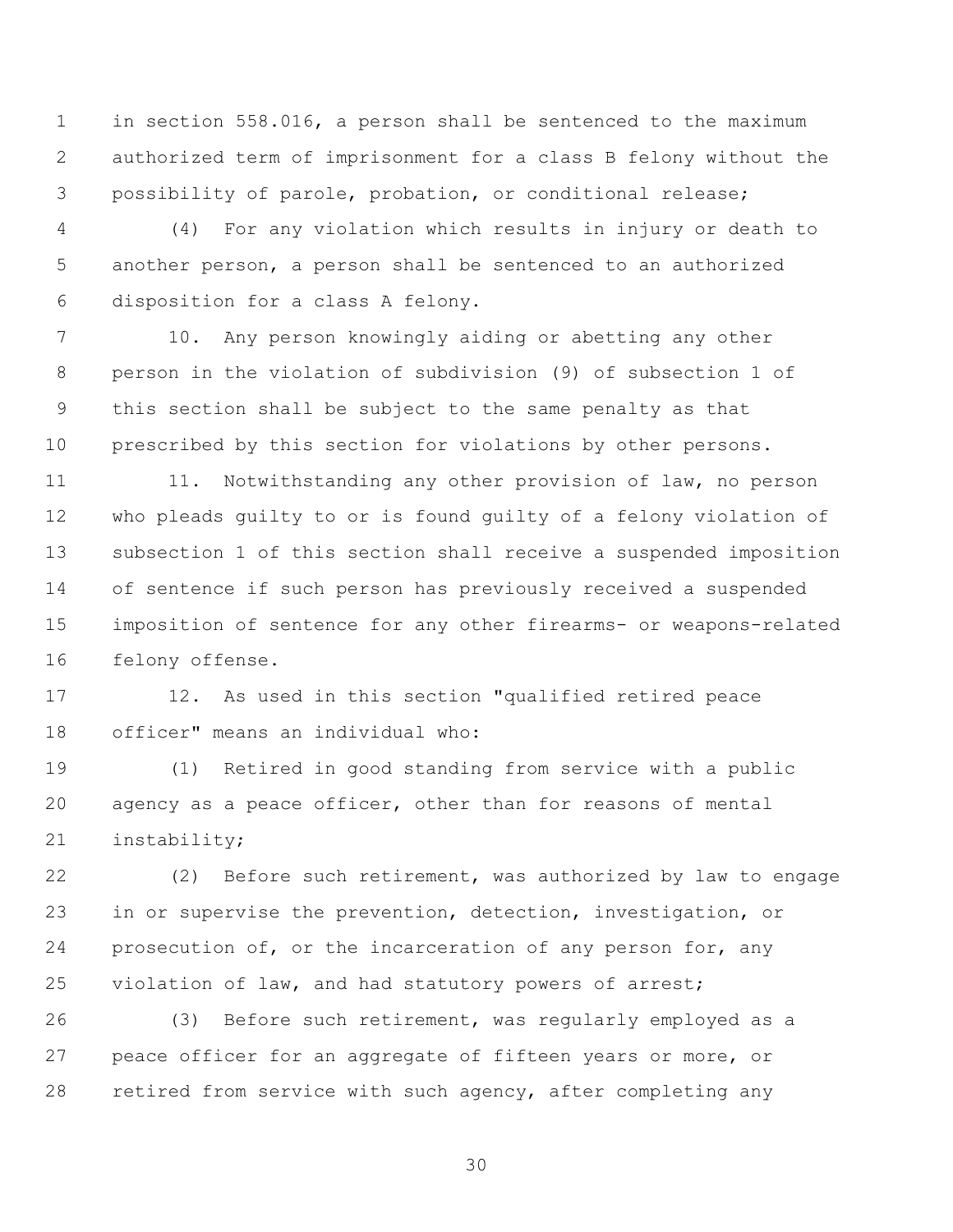applicable probationary period of such service, due to a service-connected disability, as determined by such agency;

 (4) Has a nonforfeitable right to benefits under the retirement plan of the agency if such a plan is available;

 (5) During the most recent twelve-month period, has met, at the expense of the individual, the standards for training and qualification for active peace officers to carry firearms;

 (6) Is not under the influence of alcohol or another intoxicating or hallucinatory drug or substance; and

 (7) Is not prohibited by federal law from receiving a firearm.

 13. The identification required by subdivision (1) of subsection 2 of this section is:

 (1) A photographic identification issued by the agency from which the individual retired from service as a peace officer that indicates that the individual has, not less recently than one year before the date the individual is carrying the concealed firearm, been tested or otherwise found by the agency to meet the standards established by the agency for training and qualification for active peace officers to carry a firearm of the same type as the concealed firearm; or

 (2) A photographic identification issued by the agency from 23 which the individual retired from service as a peace officer; and

 (3) A certification issued by the state in which the individual resides that indicates that the individual has, not less recently than one year before the date the individual is 27 carrying the concealed firearm, been tested or otherwise found by the state to meet the standards established by the state for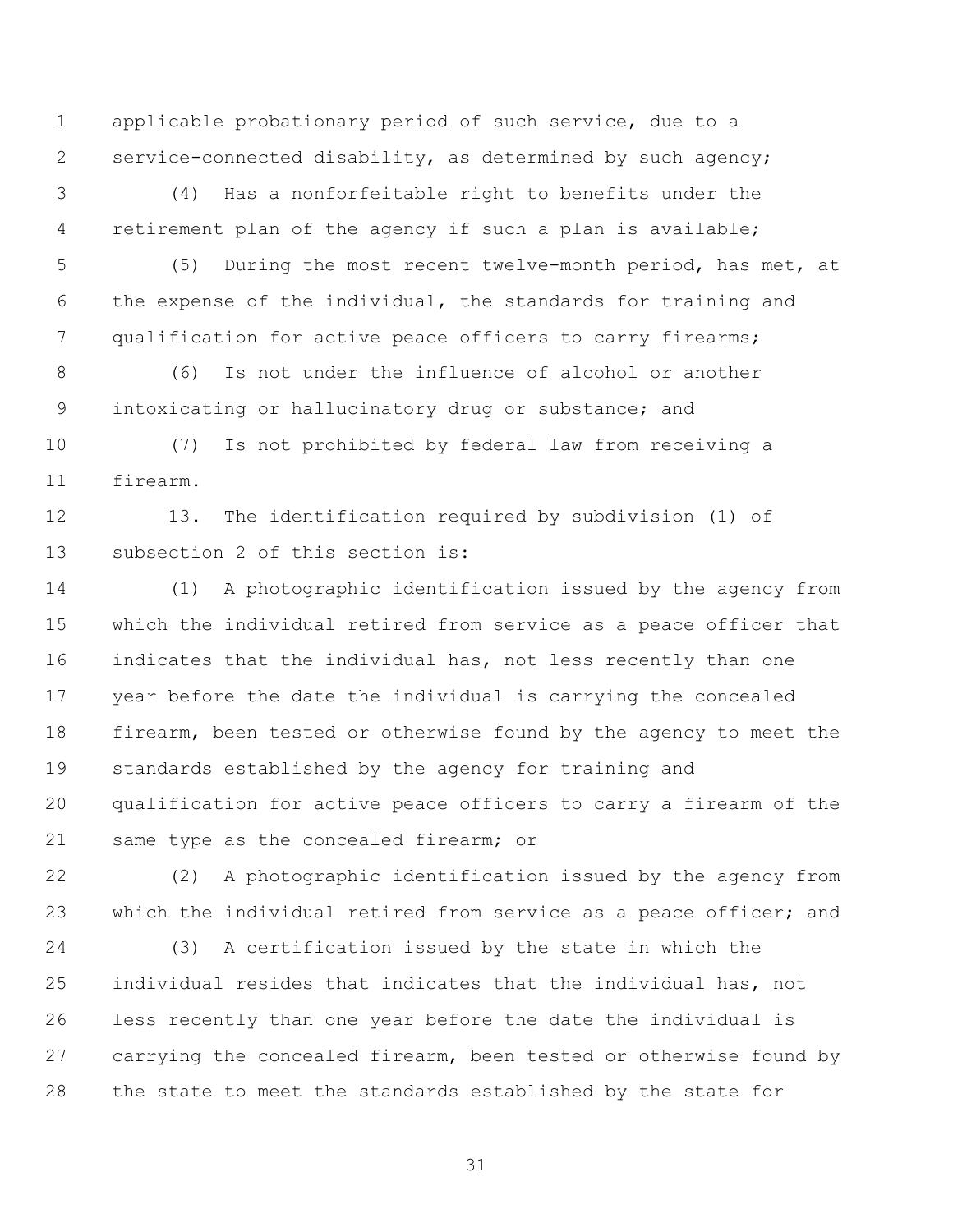| $\mathbf 1$ | training and qualification for active peace officers to carry a   |
|-------------|-------------------------------------------------------------------|
| 2           | firearm of the same type as the concealed firearm.                |
| 3           | 590.750. 1. The department of public safety shall have the        |
| 4           | sole authority to regulate and license all corporate security     |
| 5           | advisors. The authority and jurisdiction of a corporate security  |
| 6           | advisor shall be limited only by the geographical limits of the   |
| 7           | state, unless the corporate security advisor's license is         |
| 8           | recognized by the laws or regulations of another state or the     |
| $\mathsf 9$ | federal government.                                               |
| 10          | 2. Acting as a corporate security advisor without a license       |
| 11          | from the department of public safety is a class A misdemeanor.    |
| 12          | 3.<br>The director may promulgate rules to implement the          |
| 13          | provisions of this section under chapter 536 and section 590.190. |
| 14          | 4. Any corporate security advisor licensed as of February         |
| 15          | 1, 2014, shall not be required to apply for a new license from    |
| 16          | the department until the advisor's license expires or is          |
| 17          | otherwise revoked.                                                |
| 18          | 632.520. 1. For purposes of this section, the following           |
| 19          | terms mean:                                                       |
| 20          | (1) "Employee of the department of mental health", a person       |
| 21          | who is an employee of the department of mental health, an         |
| 22          | employee or contracted employee of a subcontractor of the         |
| 23          | department of mental health, or an employee or contracted         |
| 24          | employee of a subcontractor of an entity responsible for          |
| 25          | confining offenders as authorized by section 632.495;             |
| 26          | "Offender", a person ordered to the department of<br>(2)          |
| 27          | mental health after a determination by the court that the person  |
| 28          | meets the definition of a sexually violent predator, a person     |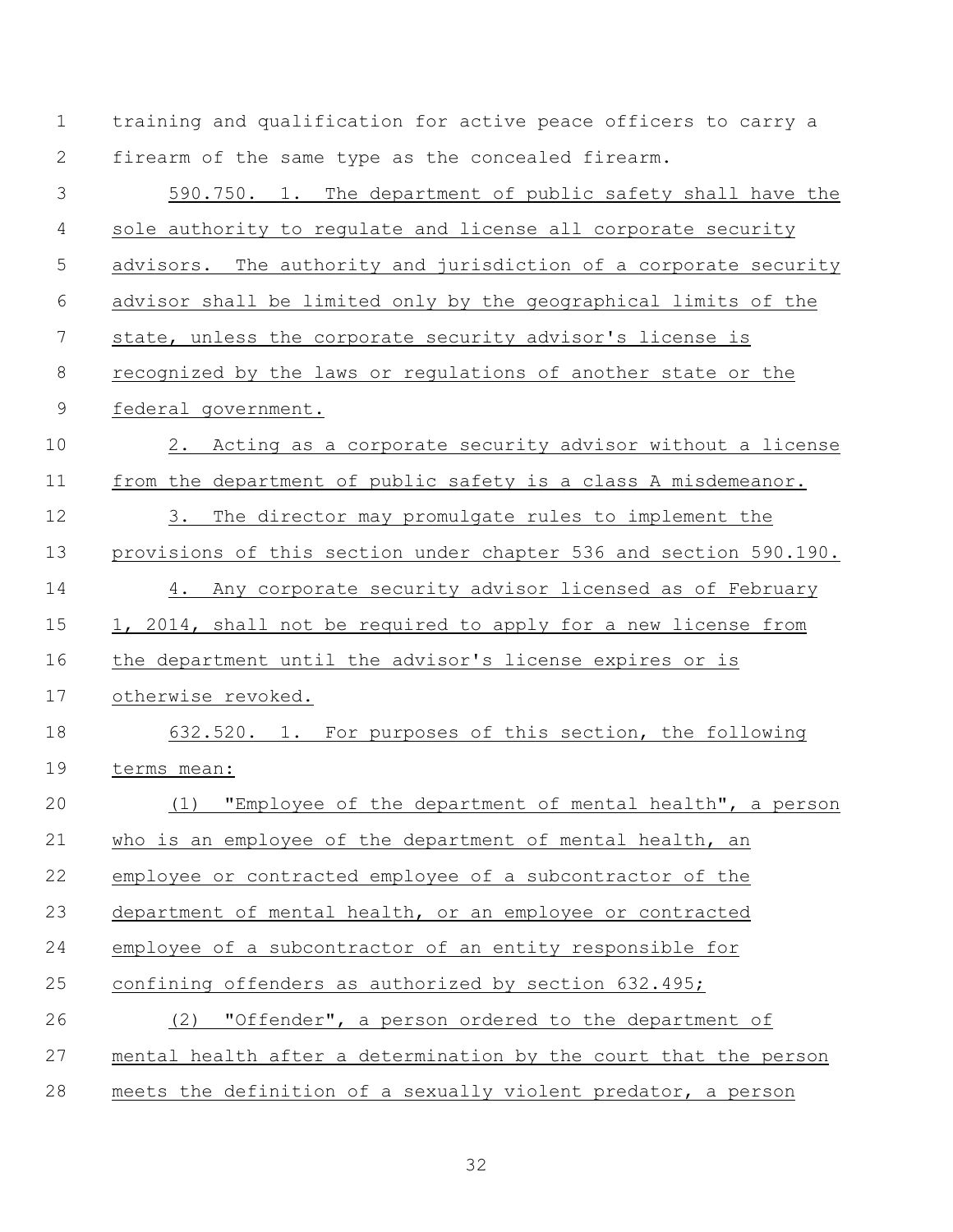| $\mathbf 1$    | ordered to the department of mental health after a finding of                                              |
|----------------|------------------------------------------------------------------------------------------------------------|
| $\overline{2}$ | probable cause under section 632.489, or a person committed for                                            |
| 3              | control, care, and treatment by the department of mental health                                            |
| 4              | under sections 632.480 to 632.513;                                                                         |
| 5              | (3) "Secure facility", a facility operated by the                                                          |
| 6              | department of mental health or an entity responsible for                                                   |
| 7              | confining offenders as authorized by section 632.495.                                                      |
| 8              | 2. No offender shall knowingly commit violence to an                                                       |
| $\mathsf 9$    | employee of the department of mental health or to another                                                  |
| 10             | offender housed in a secure facility. Violation of this                                                    |
| 11             | subsection shall be a class B felony.                                                                      |
| 12             | 3. No offender shall knowingly damage any building or other                                                |
| 13             | property owned or operated by the department of mental health.                                             |
| 14             | Violation of this subsection shall be a class C felony.                                                    |
| 15<br>16       | [192.800. As used in this section, the following                                                           |
| 17             | terms mean:                                                                                                |
| 18<br>19       | (1) "Communicable disease", an illness due to an<br>infectious agent or its toxic products and transmitted |
| 20             | directly or indirectly to a susceptible host from an                                                       |
| 21             | infected person, animal or arthropod or through the                                                        |
| 22             | agency of an intermediate host or a vector or through                                                      |
| 23             | the inanimate environment;                                                                                 |
| 24             | (2) "Designated officer", an employee of the                                                               |
| 25             | department or a city or county health officer, or                                                          |
| 26             | designee, located in or employed by appropriate                                                            |
| 27             | agencies serving geographical regions and appointed by                                                     |
| 28             | the director of the department of health and senior                                                        |
| 29             | services, whose duties consist of:                                                                         |
| 30<br>31       | Collecting, upon request, facts surrounding<br>(a)                                                         |
| 32             | possible exposure of a first responder or Good<br>Samaritan to a communicable disease or infection;        |
| 33             | (b) Contacting facilities that receive patients                                                            |
| 34             | or clients of potentially exposed first responders or                                                      |
| 35             | Good Samaritans to ascertain if a determination has                                                        |
| 36             | been made as to whether the patient or client has had a                                                    |
| 37             | communicable disease or infection and to ascertain the                                                     |
| 38             |                                                                                                            |
|                | results of that determination; and                                                                         |
| 39             | (c) Notifying the first responder or Good                                                                  |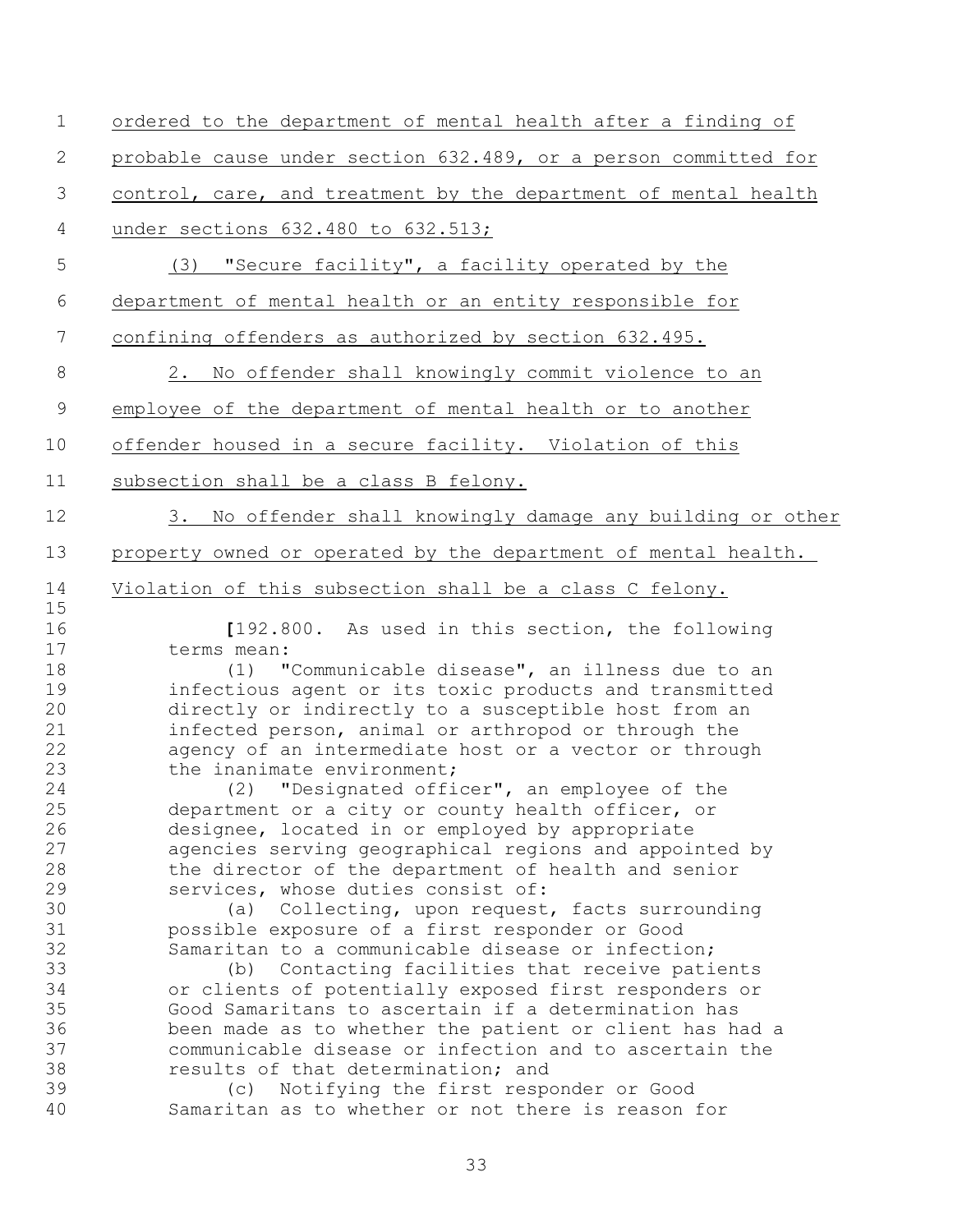concern regarding possible exposure;

 (3) "First responder", any person trained and authorized by law or rule to render emergency medical assistance or treatment. Such persons may include, but shall not be limited to, emergency first responders, 6 police officers, sheriffs, deputy sheriffs,<br>7 firefighters, ambulance attendants and atte firefighters, ambulance attendants and attendant drivers, emergency medical technicians, mobile emergency medical technicians, emergency medical 10 technician-paramedics, registered nurses or physicians;

 (4) "Good Samaritan", any person who renders emergency medical assistance or aid until such time as 13 relieved of these duties by a first responder;

 (5) "Licensed facility", a facility licensed under chapter 197 or a state medical facility.**]**

 **[**192.802. The department of health and senior services shall ensure that first responders or Good Samaritans are notified if there is reason to believe an exposure has occurred which may present a significant risk of a communicable disease as a result of attending or transporting a patient to a licensed facility. At the request of any first responder, the licensed facility shall notify any such first responder and at the request of any Good Samaritan, the designated officer shall notify such Good Samaritan. Notification will be made as soon as practicable, but not later than forty-eight hours, to the department of health and senior services or a designated officer.**]**

 **[**192.804. 1. First responders or Good Samaritans who attended or transported a patient who believe that they may have received an exposure which may present a significant risk of a communicable disease by a patient may provide a written request concerning the suspected exposure to either the licensed facility that received the patient or the designated officer, detailing the nature of the alleged exposure. The form shall inform the first responder or Good Samaritan, in bold print, of the provisions of subsections 1 and 6 of section 191.656 regarding confidentiality and consequences of violation of confidentiality provisions. The first responder or Good Samaritan shall be given a copy of the request form.

 2. If the licensed facility, designated officer, coroner or medical examiner makes a determination that there was an exposure to a communicable disease, the report to the first responder or Good Samaritan shall provide the name of the communicable disease involved, the date on which the patient was assisted or transported, and any advice or information about the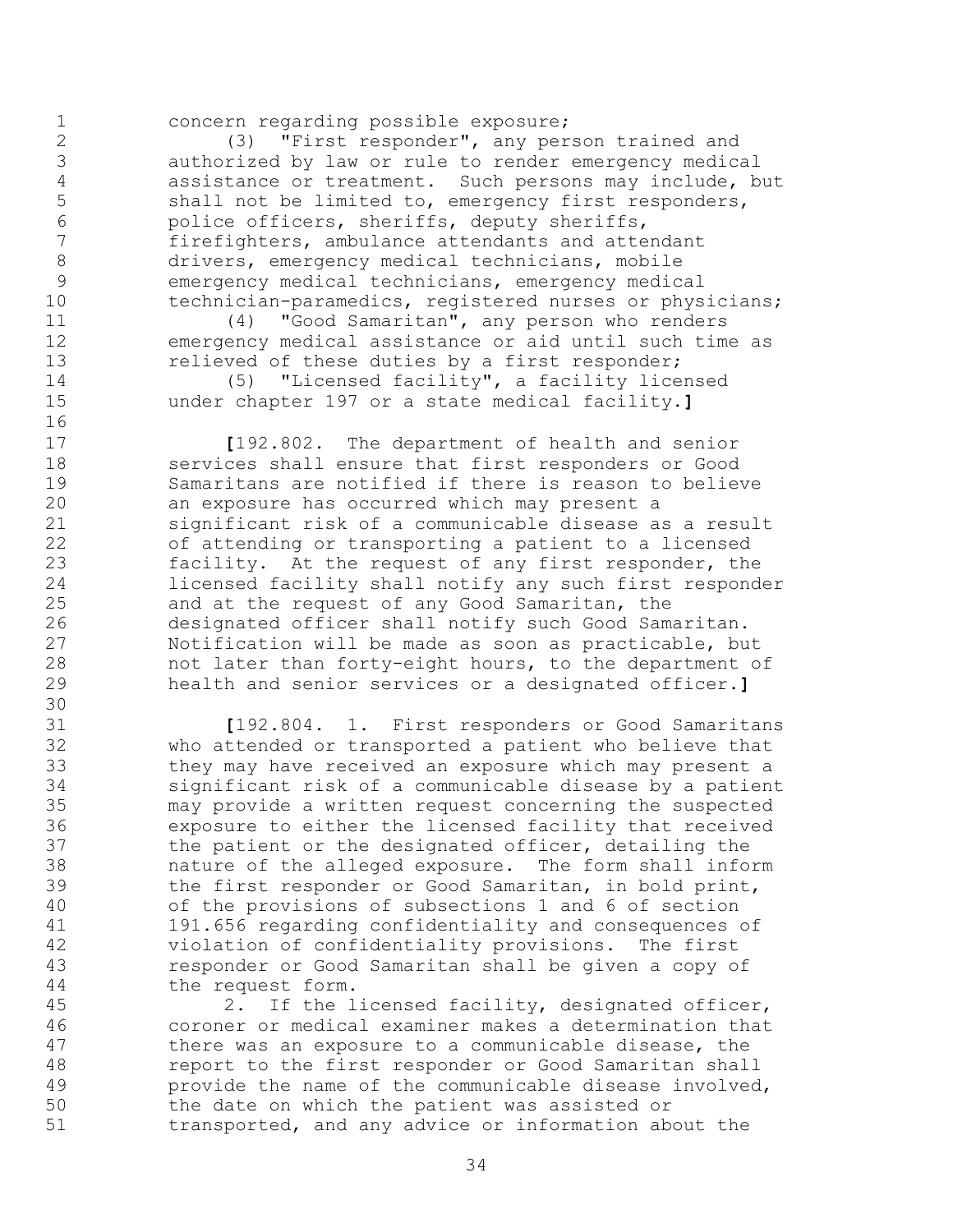communicable disease as provided by rule by the department of health and senior services and shall, in addition, inform the first responder or the Good Samaritan of the provisions of subsections 1 and 6 of section 191.656 regarding confidentiality and consequences of violation of confidentiality provisions. This section shall not be construed to authorize the disclosure of any identifying information with respect to the patient, first responder or Good Samaritan.**]**

 **[**192.806. 1. The department of health and senior services shall promulgate regulations, pursuant to the provisions of section 192.006 and chapter 536, concerning:

 (1) The type of exposure that would prompt notification of the first responder or Good Samaritan, which shall cover at a minimum, methods of potential transmission of any diseases designated under P.L. 20 101-381 or diseases additionally identified from the<br>21 department of health and senior services' list of department of health and senior services' list of communicable diseases;

 (2) The process to be used by the first responder, Good Samaritan, licensed facility, coroner, medical examiner and designated officer for the reports 26 required by this section, the process to be used to evaluate requests received from first responders and Good Samaritans, and for informing first responders and Good Samaritans as to their obligations to maintain the confidentiality of information received;

 (3) The method by which first responders and Good Samaritans shall be provided information and advice in a timely manner related to the risk of infection from communicable diseases as a result of provision of aid or medical care;

 (4) The need for employers of first responders to provide training to employees regarding the use of universal precautions.

 2. All licensed facilities, medical examiners, coroners, first responders and Good Samaritans shall be required to comply with the regulations promulgated pursuant to sections 192.800 to 192.808.**]**

 **[**192.808. 1. Sections 192.800 to 192.808 shall not be construed to authorize or require a licensed facility to test any patient for any communicable disease, nor shall mandatory testing of any person be required, except as provided for in sections 191.659, 191.662 and 191.674.

 2. All emergency response employees are required to respond to and treat any patient regardless of HIV